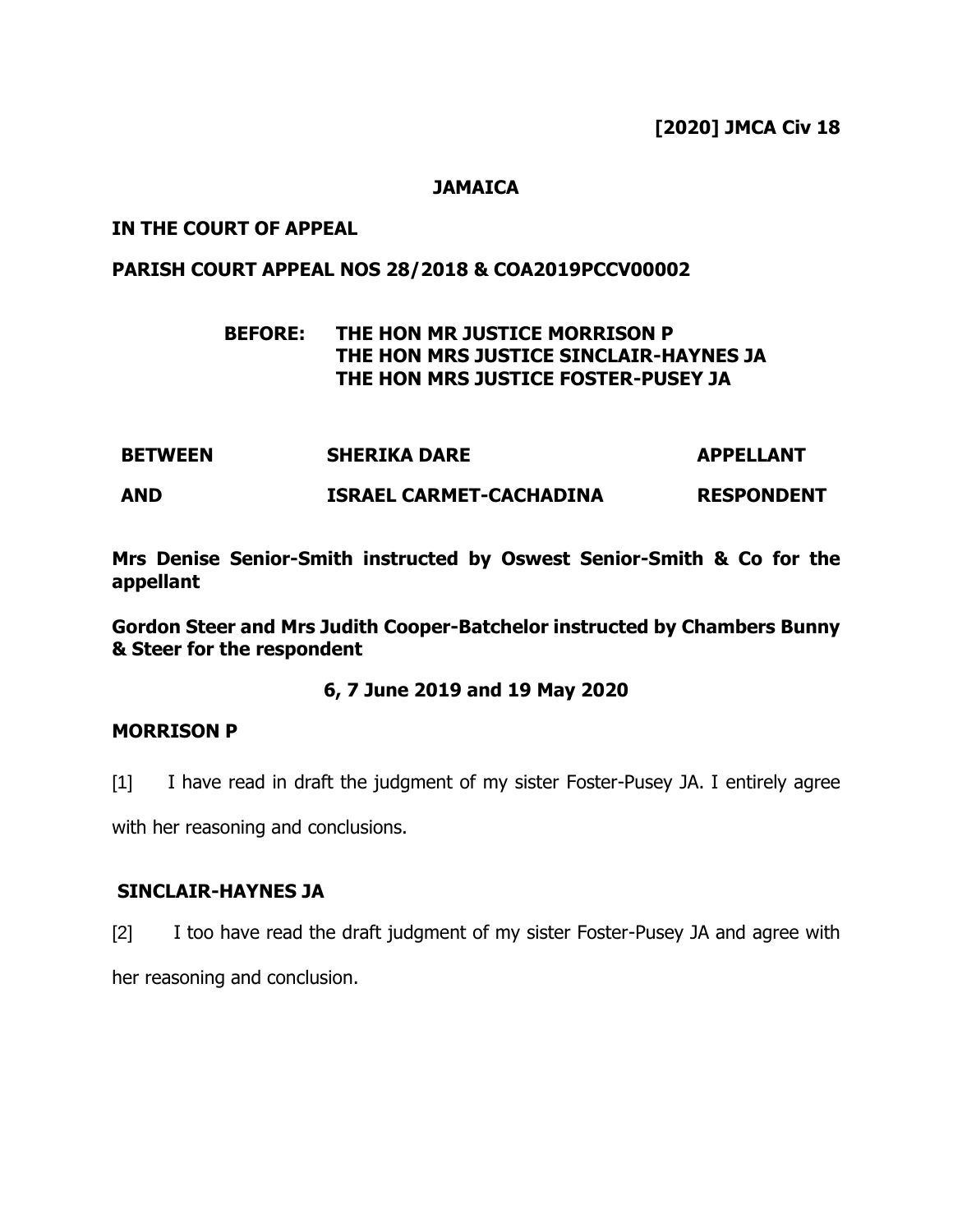#### **FOSTER-PUSEY JA**

[3] At the time of these appeals, the parties were involved in proceedings before Her Honour Mrs Dionne Gallimore-Rose, Parish Court Judge ("the Parish Court Judge") for the Family Court in the parishes of Saint James, Hanover and Westmoreland ("the Family Court"). The proceedings, which were part heard, were to determine who would be granted, among other things, custody of their child, IC, who was born in Jamaica on 25 June 2010. The respondent, although born in Spain, lives and works in Jamaica. The appellant, a Jamaican citizen, migrated to Australia in October 2014.

[4] On 15 August 2018, the Parish Court Judge refused an application made by the appellant for the variation or discharge of an order dated 7 April 2016. By this order, the Parish Court Judge, among other things, had granted the respondent interim custody of IC. On 29 August 2018 the appellant filed a notice of appeal in this court (PCCA No 28/2018) challenging the order.

[5] On 28 November 2018, the Parish Court Judge granted an application which had been made by the respondent, for the revocation of an order made by the court on 9 May 2017. At that time the court had granted the appellant permission to give evidence from Australia via live link. On 13 December 2018 the appellant filed notice of appeal (appeal no COA2019PCCV00002) challenging this decision. We considered that it was necessary to determine the live link appeal quickly so that the custody hearing, which was on hold pending the outcome of the appeal, could proceed.

[6] On 6 and 7 June 2019, we heard the appeals and gave our decisions as follows: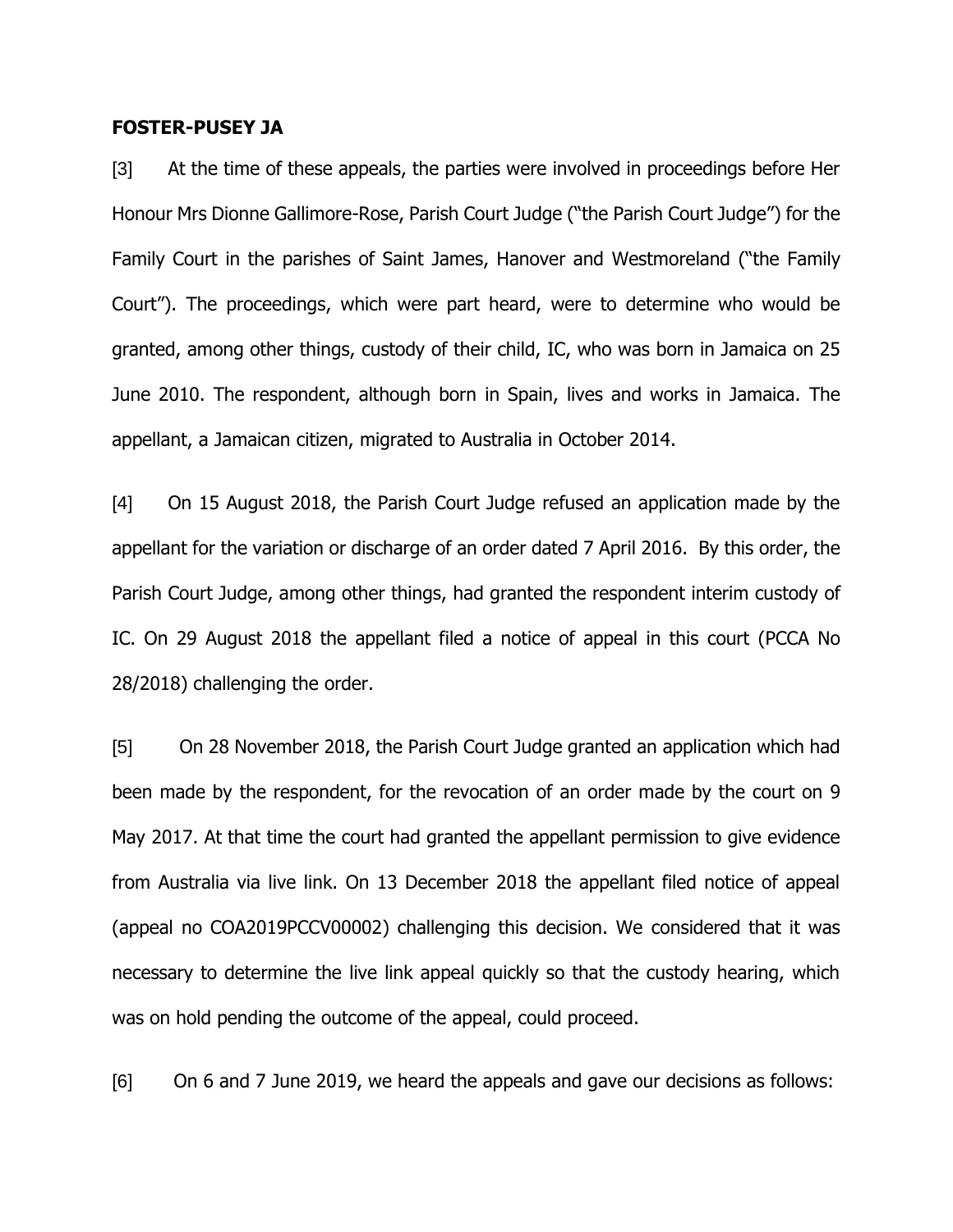# **On Appeal No 28/2018**

- "(1) Appeal dismissed.
- (2) The judgment and order of the learned parish court judge, Her Honour Mrs Dionne Gallimore-Rose made on 7 April 2016, in respect of the order for the variation of the custody order, is affirmed.
- (3) Costs of \$50,000.00 to the respondent."

# **On Appeal No COA 2019 PCCV 00002 -**

- "(1) Extension of time granted for filing notice of appeal filed on 13 December 2018. Notice of appeal to stand as being filed in time.
- (2) Appeal allowed.
- (3) The order and judgment of the learned parish court judge, Her Honour Mrs Dionne Gallimore-Rose, made on 28 November 2018 revoking the order dated 9 May 2017 is set aside.
- (4) The appellant is permitted to give evidence by way of live link with the assistance of the Court Management Service.
- (5) No order as to costs."

[7] On handing down our decisions, we urged the parties to immediately act upon these orders, in light of the fact that the trial was on hold awaiting the outcome of the appeal relating to the live link evidence. We indicated that written reasons would be provided for our decision, and now fulfil that promise.

# **Background**

[8] In order to understand the issues raised in these appeals, it is necessary to outline some of the history of the proceedings between the parties.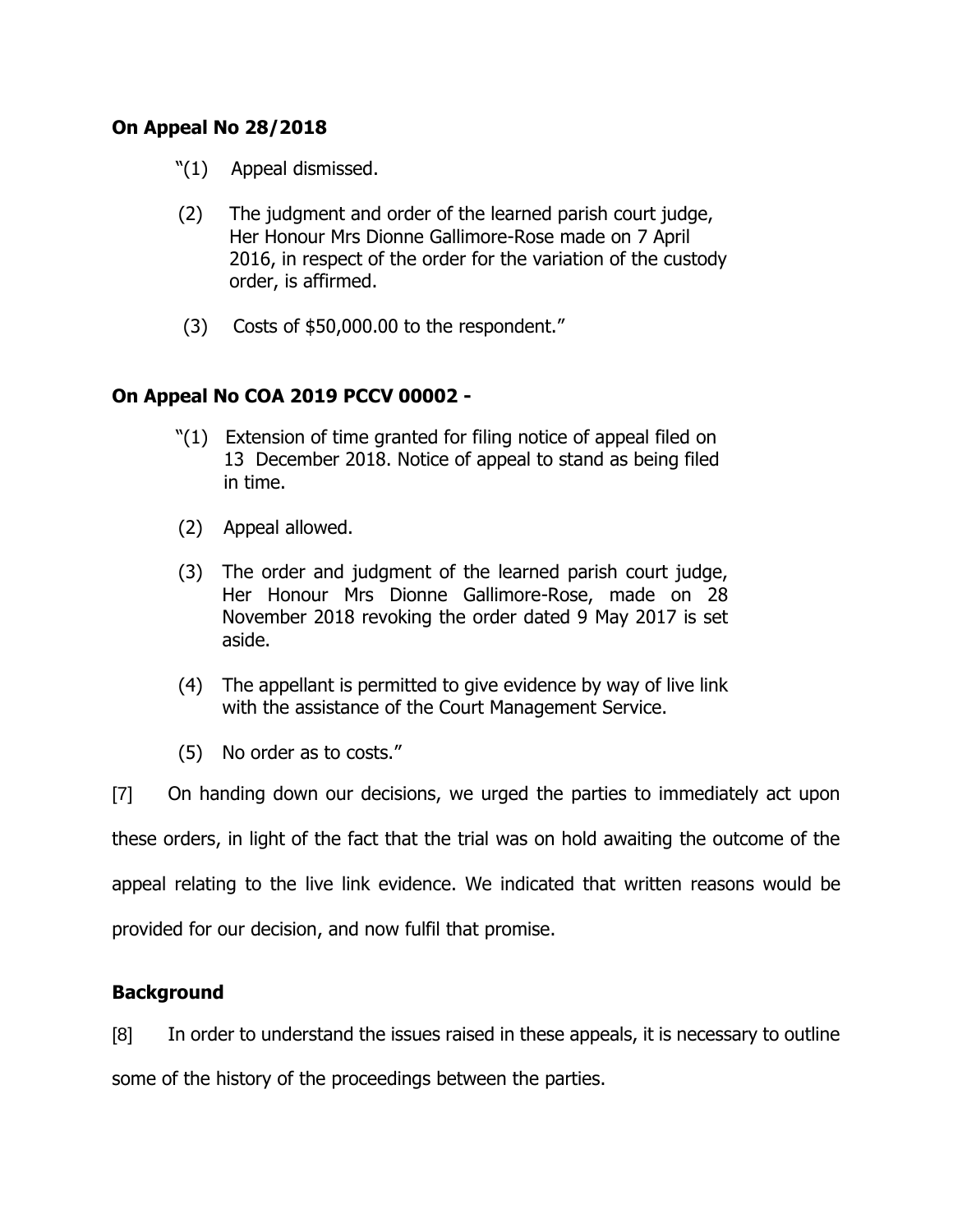[9] The respondent, in August 2012, applied to the Family Court, for an order awarding him custody of IC. On 26 October 2012, the Family Court made an interim order for joint custody of IC, with care and control to the appellant and liberal access to the respondent.

[10] On 13 November 2013, arising out of mediation sessions between the parties, they signed a settlement agreement at the Family Court in the presence of the Parish Court Judge. Among other things, they agreed to joint custody of IC with care and control to the appellant and access to the respondent on alternate weekends along with one half of the major school holidays. However, on 21 October 2014, the appellant migrated to Australia with IC without the consent of the respondent. This was in breach of the terms of the settlement agreement, which provided that: "each party must inform the other of overseas travel plans involving [IC], providing the other party with adequate details of such plans including contact information".

[11] As a result, the respondent made an ex parte application to the Family Court for an interim order. On 2 March 2015 the Family Court ordered:

"Custody to father

Liberal access to mother within the jurisdiction of Jamaica upon her immediate return of the child [IC] to the said jurisdiction…"

[12] The appellant applied to set aside this order. On 11 May 2015, the Family Court, although refusing the application, varied the 2 March 2015 order to reflect the following:

"Interim custody to father.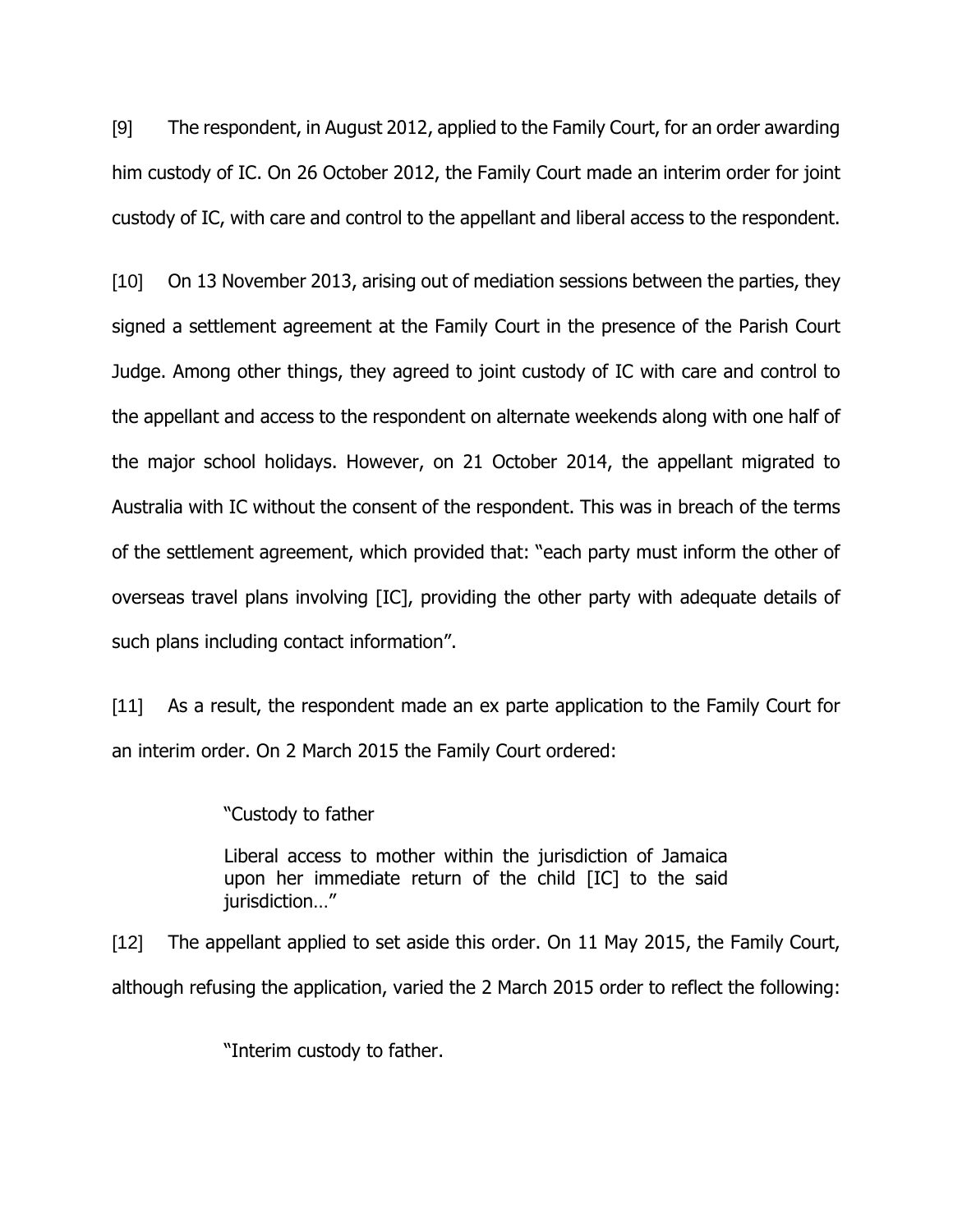Access to mother within the jurisdiction of Jamaica every other weekend and half holidays until further ordered.

Father is permitted to travel with [IC] to Jamaica.

…."

[13] While in Australia, on 15 May 2015, the appellant commenced legal proceedings pursuant to the Family Court Act of Western Australia, in the Magistrates Court there. In these proceedings she sought orders for the parties to have equal shared parental responsibility for IC and that IC be permitted to live in Australia with her and her husband, an Australian citizen. Unsurprisingly, the respondent, having received notice of those proceedings, raised the issue of forum conveniens in the proceedings in the Western Australian court.

[14] On 18 May 2015 the appellant filed a notice of appeal, challenging the Family Court order made on 11 May 2015. She applied to this court for a stay of the proceedings in the Family Court, and an order to this effect was made on 10 June 2015.

[15] On 11 March 2016, a magistrate in the Western Australia court ruled that Jamaica was the appropriate jurisdiction to address issues relating to the custody of IC, and therefore ordered that the respondent return to Jamaica with her. It was also a provision of the court's lengthy order that the appellant was to hand IC's passport to the respondent. The appellant appealed the order. This order was stayed until 29 March 2016 when the court in Australia dismissed the appellant's application for a further stay of execution.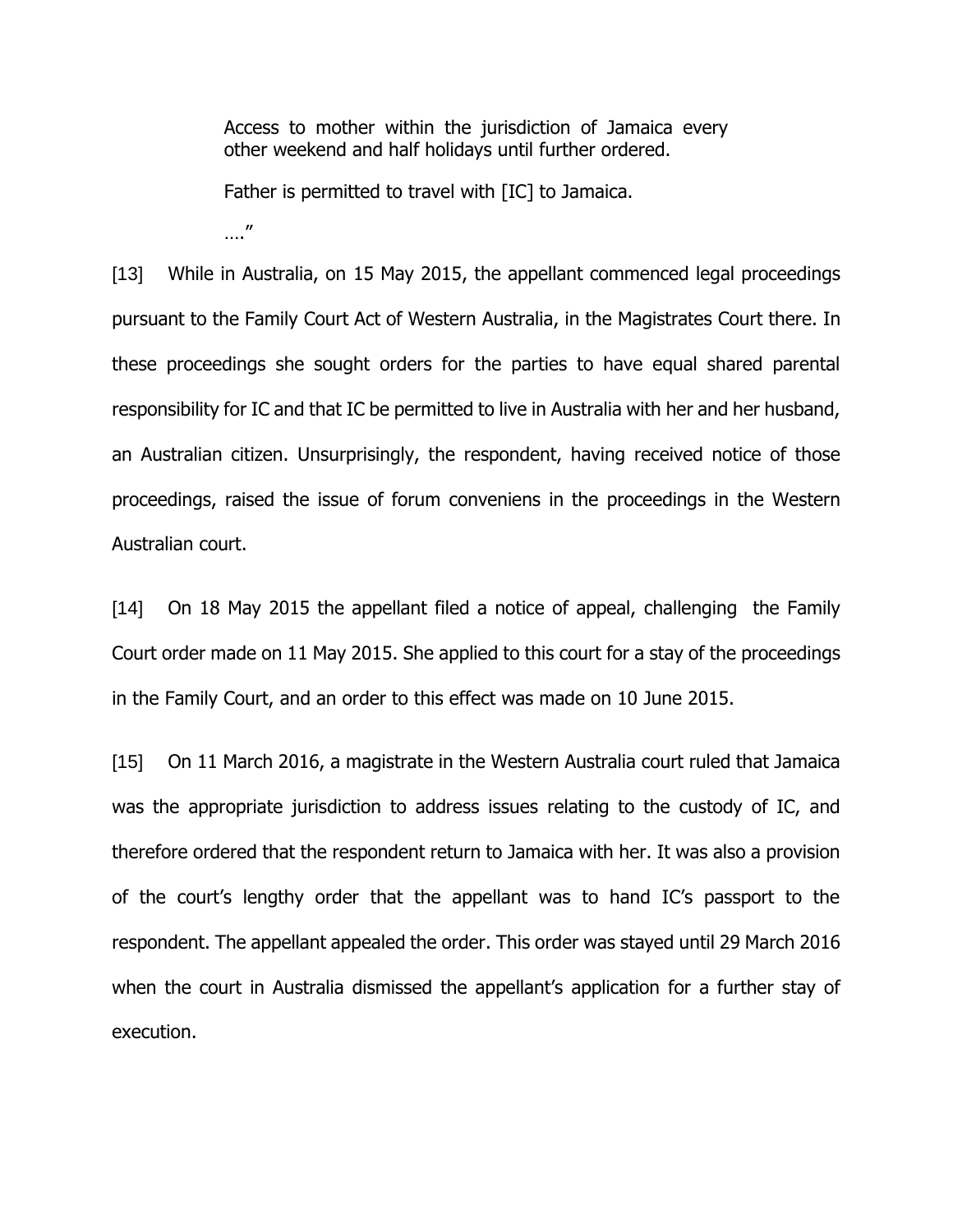[16] The respondent and IC returned to Jamaica on 3 April 2016. On 6 April 2016, he filed an application in the Family Court to vacate and discharge the ex parte order which had been made on 2 March 2015 and varied on 11 May 2015. On 7 April 2016, the court ordered:

> "Interim order made on 2<sup>nd</sup> day of March 2015 varied on the  $11<sup>th</sup>$  day of May 2015 are hereby discharged as prayed:

> Interim custody, care and control of [IC] to the [respondent]

Access to [appellant] in Jamaica every other weekend and on half major school holidays i.e. Easter, Summer and Christmas holidays.

The child's Jamaican passport is to be returned to the [respondent] and the child is not to leave the jurisdiction of Jamaica without the written consent of [respondent] such consent to be filed with the court."

[17] Following an application made by the respondent on 3 May 2016 for the court to

make an order that the appellant be granted telephone/video chat access with IC, on 12

May 2016 the Family Court made the following order:

"[Appellant] is granted telephone/video chat access to [IC] on Tuesdays between 6:00 pm to 6:30 pm and on Thursdays between 6:00 pm to 6:30 pm and on Saturdays between 9:00am to 9:30 am."

[18] On 17 May 2016, the appellant suspended the appeal that she had filed in the

Western Australia Court of Appeal "until further order". On 30 May 2016, this court

granted an order allowing the judgment of the Family Court of Western Australia – Dare

v Carmet-Cachadina [2016] FCWAM to be adduced as fresh evidence in the custody trial.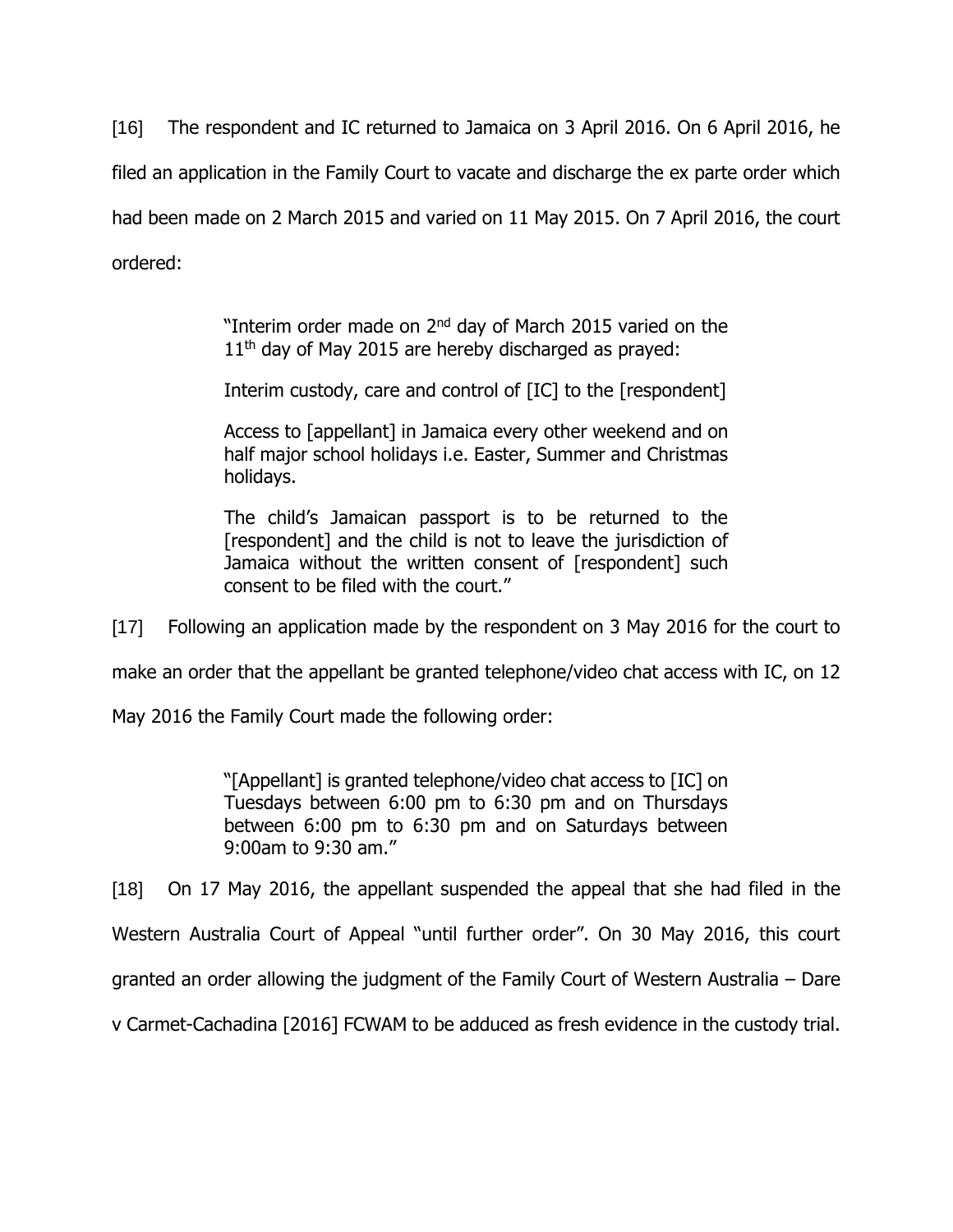In addition, on 31 May 2016, this court dismissed the appellant's appeal against the Family Court order made 11 May 2015.

[19] On 3 August 2016, the custody trial began in the Family Court with the respondent giving evidence. He continued giving evidence on 9 November 2016, 2 March 2017 and 2, 3 and 4 August 2017. The appellant filed an application on 24 March 2017 to have the matter transferred to the Supreme Court, or, in the alternative, for her to be allowed to give evidence by a special measure. On 9 May 2017, the court ordered that the appellant give evidence via live link including Skype, with the use of a fax machine for documents where relevant. The Family Court refused the application for transfer of the matter to the Supreme Court.

#### **Appeal No 28/2018**

#### **A. Application to vary and/or discharge order dated 7 April 2016**

[20] As indicated earlier, on 15 August 2018, the Parish Court Judge refused an application made by the appellant for the variation and or discharge of the order dated 7 April 2016, which had granted interim custody of IC to the respondent.

[21] In the affidavits in support of that application, the appellant stated that she had been struggling to communicate with IC pursuant to the order of the court, as the respondent had unilaterally excluded Skype as a means of contact with IC, although this was a viable and effective means of contact. She deposed that she wished for IC to spend half of all major holidays with her in Australia until the custody matter was determined, but the respondent refused to agree to this. The appellant asked that the Family Court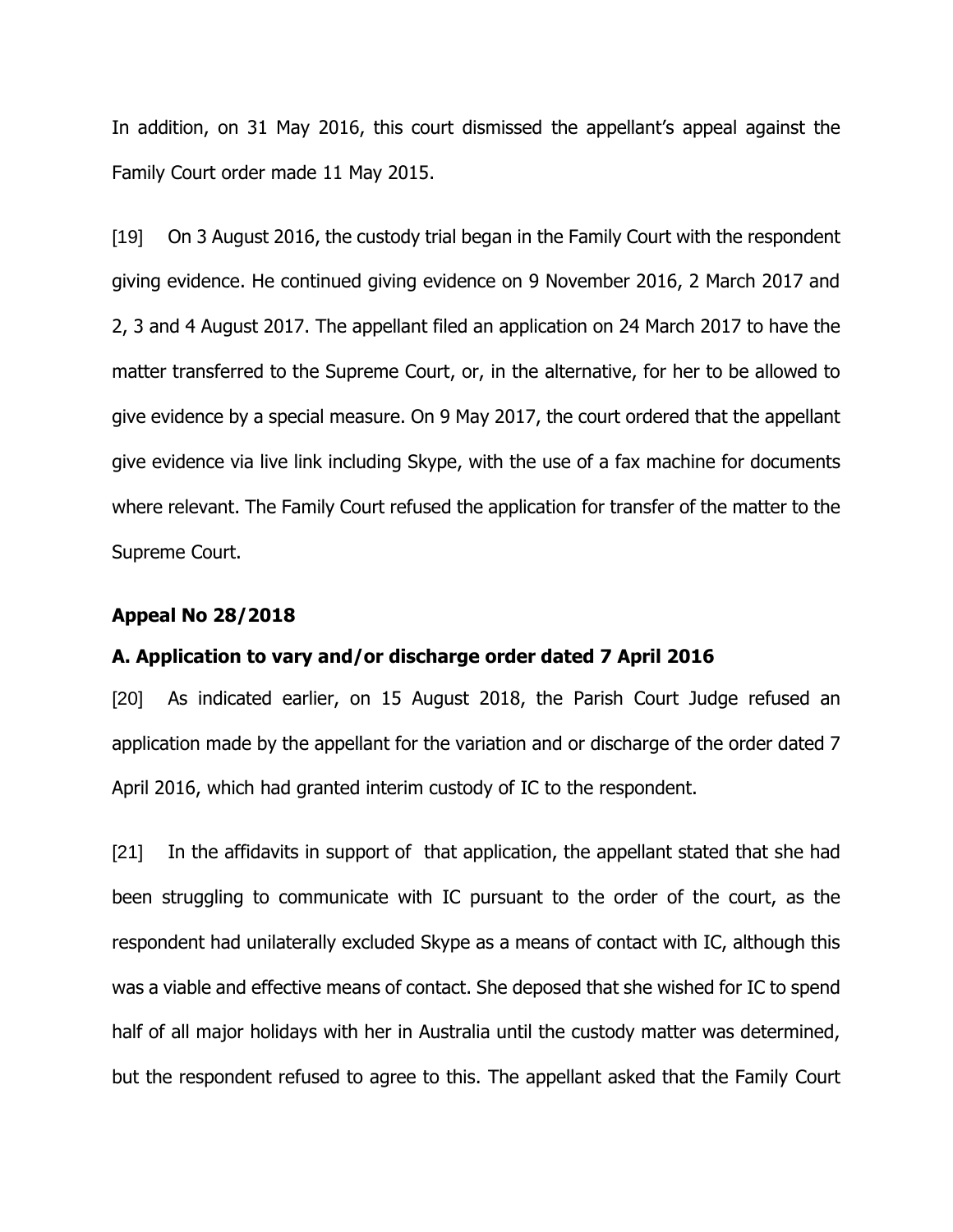vary the interim custody order to award joint custody of IC to both parties instead, with liberal access to her, and half of all major holidays being shared equally between both parents in Australia or in Jamaica until the custody matter is determined.

[22] The respondent opposed the application. He denied impeding the appellant's access to IC. He stated that the appellant and IC had, for a time, communicated using Skype. He, however, felt uncomfortable with allowing IC to communicate with others by Skype because anyone could call her without his knowledge. He believed that this was not safe. He also suspected that the appellant was, among other things, teaching IC signs for secret messages, in an attempt to coach IC as to what to say in sessions with the psychologist. As a result, he established a Facetime account for IC to receive calls. Facetime allowed both he and IC to receive parallel calls and messages, so that he could supervise what happened on any calls IC received. When he informed the appellant that she could use Facetime to call IC, she did not object, and communicated with IC through that medium for over a year. After a time, however, the appellant began to make Skype calls to his account, at times immediately before she called IC on Facetime. The appellant then produced a record of unanswered Skype calls in support of her claim that she was having difficulty communicating with IC. The respondent stated that the record of unanswered calls even included a time when the appellant was in Jamaica with residential access to IC.

[23] The respondent indicated that he did not agree that IC be allowed to travel to Australia. In his view, since the appellant had a pending appeal of the order made by the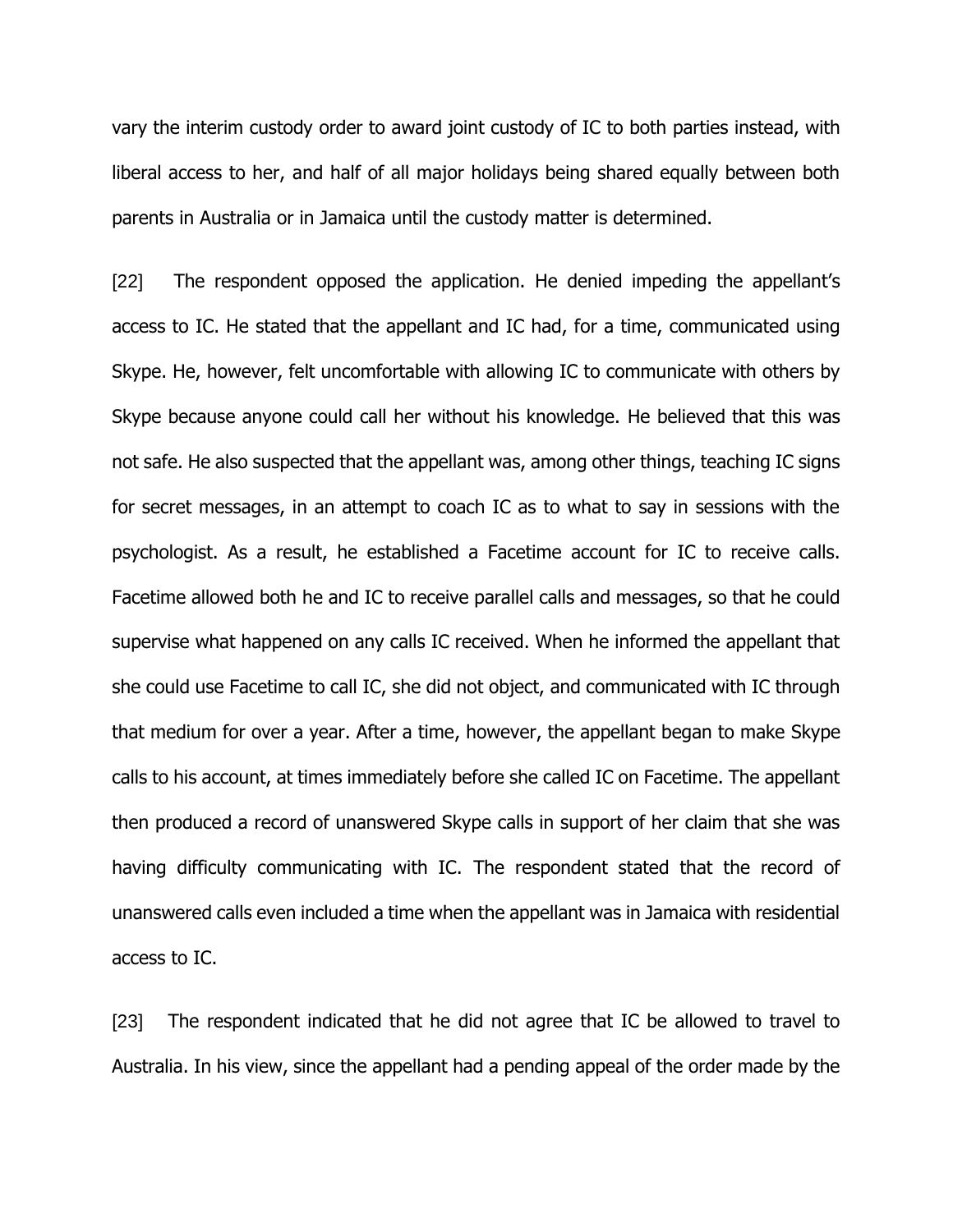court there for IC to be returned to Jamaica, she was likely to feel that the strength of

her appeal against the order would be enhanced with IC in Australia.

# **The Parish Court Judge's ruling**

[24] The Parish Court Judge dismissed the application. As the reasons provided are

short, I reproduce them below in full:

"The Court finds that the [appellant] … has failed to provide sufficiently compelling reasons to have the Court at this time vary the interim Court order, which gives [the respondent] interim custody, care and control of [IC] and grants her access to [IC] here in Jamaica.

There have been points made by Counsel for [the respondent] which I agree, should cause and indeed does cause this Court to question the credibility of the [appellant] in regards for instance, to her putting forward her son's illness as the reason for her inability to have made plans to travel to Jamaica. Noted too is mother's reference to unanswered calls to [IC] during August 2017 when she clearly had residential access to [IC].

The Court further takes the point that in the context of the variation to the interim Court order being sought at this time for access to [IC] in Australia, that it needs to be mindful of the history of non-compliance with its orders by [the appellant].

It is noted that the suggestion of the [appellant] that she is denied video-chat access to their daughter in breach of the Court's order, is not supported by the contentions of [the respondent] who depones in his Affidavit to enabling regular video-chat access to their daughter via Facetime and many times in excess of an hour.

The nature of the variation being sought, including that of interim joint custody, the Court views, is most appropriately for determination at the end of the trial, which is still at this time, ongoing.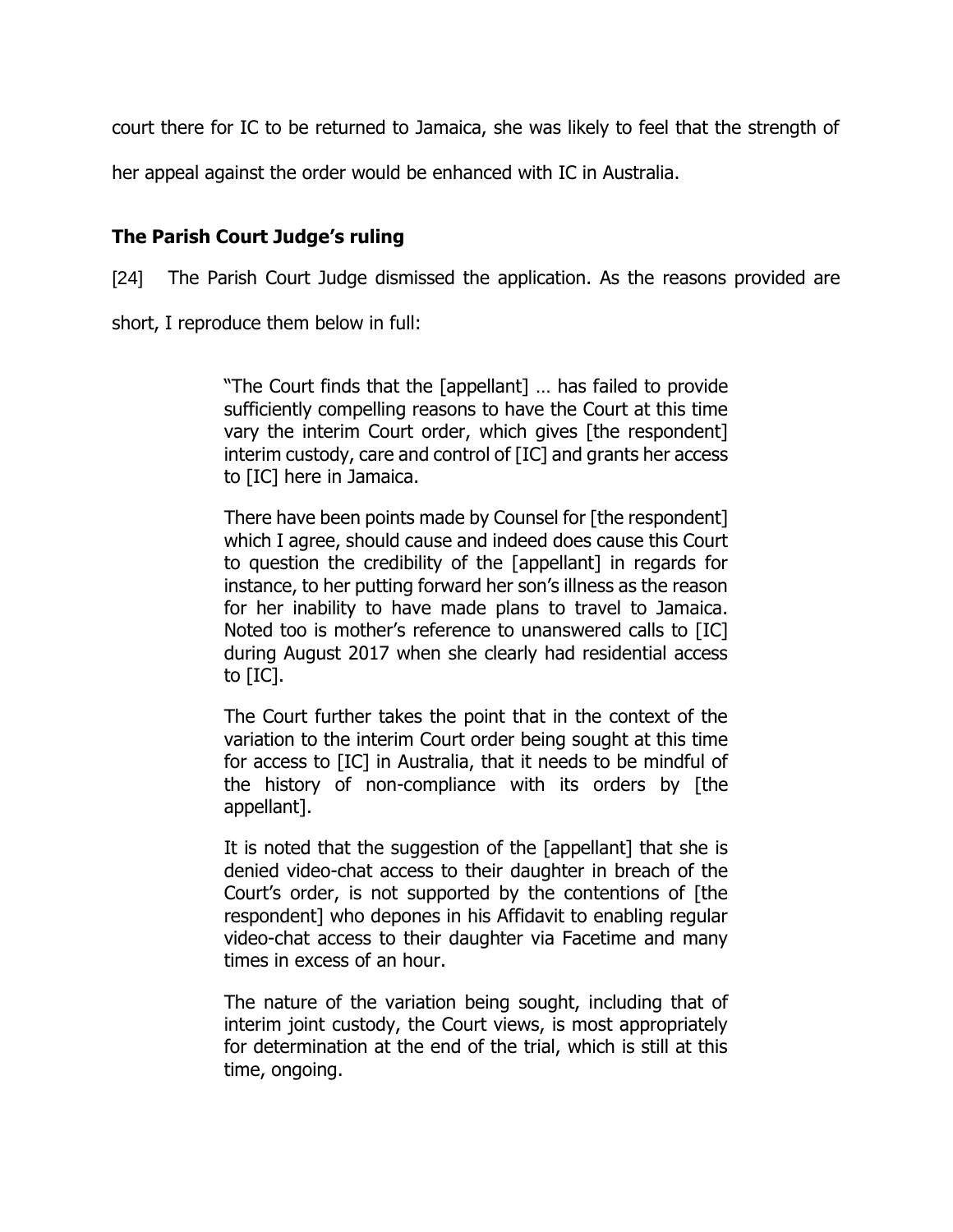Furthermore, the point is taken that the [appellant] has not sought to discontinue the Appeal she had filed regarding the decision of the Australian Court and this is raised as being of particular concern."

- [25] The appellant relied on the following amended grounds of appeal:
	- "(1) That the Learned Parish Judge erred in law and/or in fact and/or misdirected herself when she decided that the Respondent decision to unilaterally exclude skype access to the mother was not in breach of the existing Court Order;
	- (2) That the Learned Parish Judge erred in law and/or in fact and/or misdirected herself when she concluded that the Respondent's decision to only allow Facetime Access is sufficient for the Appellant irrespective of when it is allowed.
	- (3) That the Learned Parish Judge erred in law and/or in fact and/or misdirected herself when she elevated irrelevant considerations above the best interest of the child in arriving at her decision that an interim joint custody order and access on half major holidays in Australia in favour of the Appellant until the matter is determined should be refused.
	- (4) The Learned Parish Judge erred in fact and in law when she failed to take into account the best interest of the child in arriving at her decision to refuse to vary the Order.
	- (5) That the Learned Parish Judge erred in law and/or in fact and/or misdirected herself when she concluded that liberal access to the minor child in relation to communication and access is refused.
	- (6) The Learned Parish Judge erred in fact and in law when she found that it was the suggestion of the Applicant that she is denied video chat access to their daughter in breach of the court order.
	- (7) That the Learned Parish Judge erred in law when she refused the Appellant the right to rely on the affidavit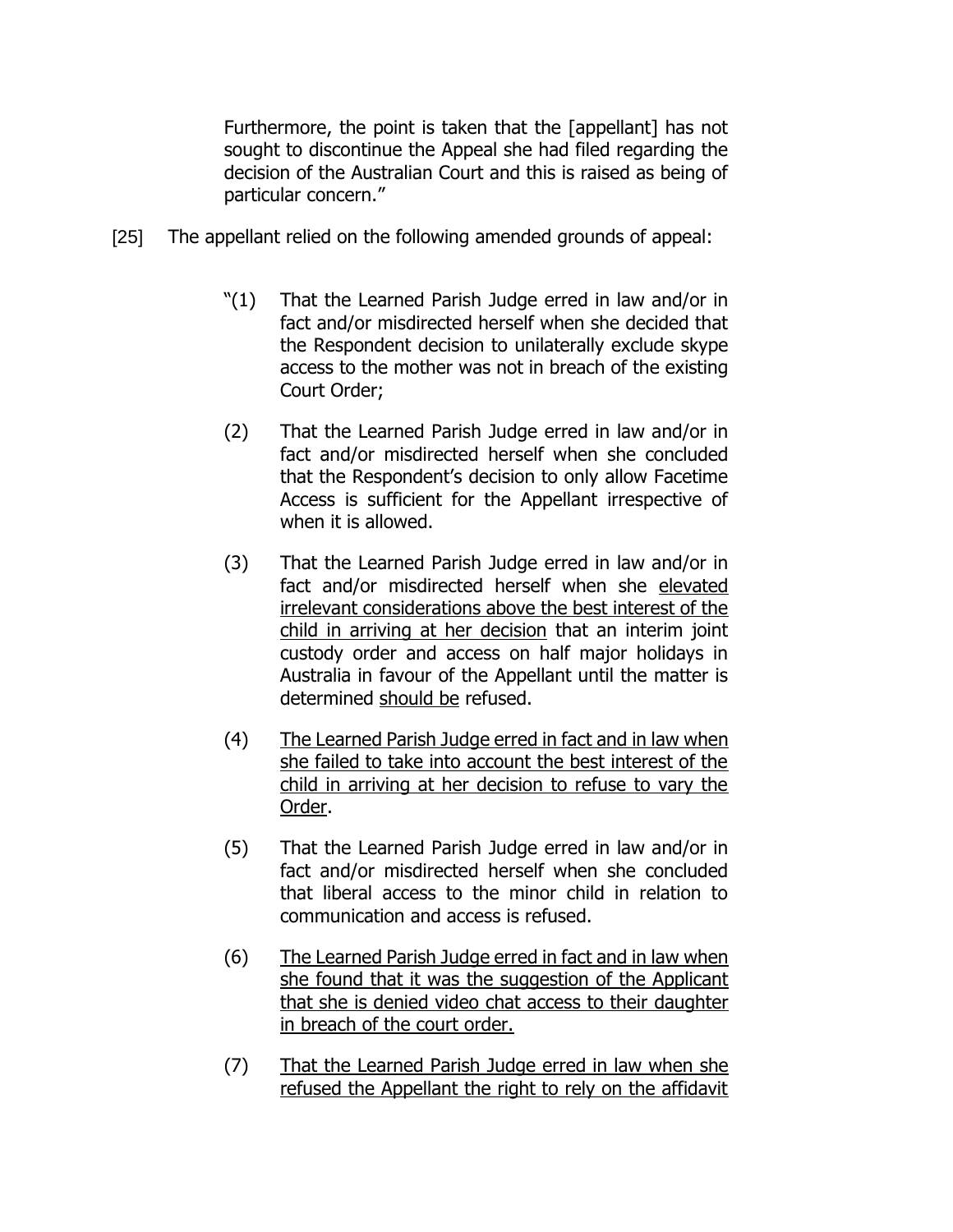of Olivia Derrett, Attorney-at-Law." (Underlining as in the original)

- [26] She sought the following reliefs:
	- " 1. That the decision of the learned judge be set aside and liberal access be allowed by the Appellant to her minor child via skype as well.
		- 2. That the appellant be permitted to have the minor child for the half of the major holidays in Australia until the trial is concluded.
		- 3. That the Appellant be permitted to have liberal access so that the minor child can spend time with Appellant, mother.
		- 4. No order as to costs.
		- 5. Such further and other relief as may be just."

# **Submissions**

# **Appellant's submissions**

[27] Counsel for the appellant submitted that the order of 7 April 2016 did not address the mode of communication by which the appellant and IC could communicate. Counsel noted that the appellant had originally been able to communicate with IC using Skype, but she later found out that the respondent had denied Skype access because he thought that such access was harmful. There was, however, no evidence that IC would experience any harm by the appellant's use of Skype to communicate with her.

[28] Counsel argued that the appellant did not, at any time, deny that she had video chat access with IC. The appellant wished to communicate with IC by Skype as she found it to be a more viable and effective communication tool including allowing her, for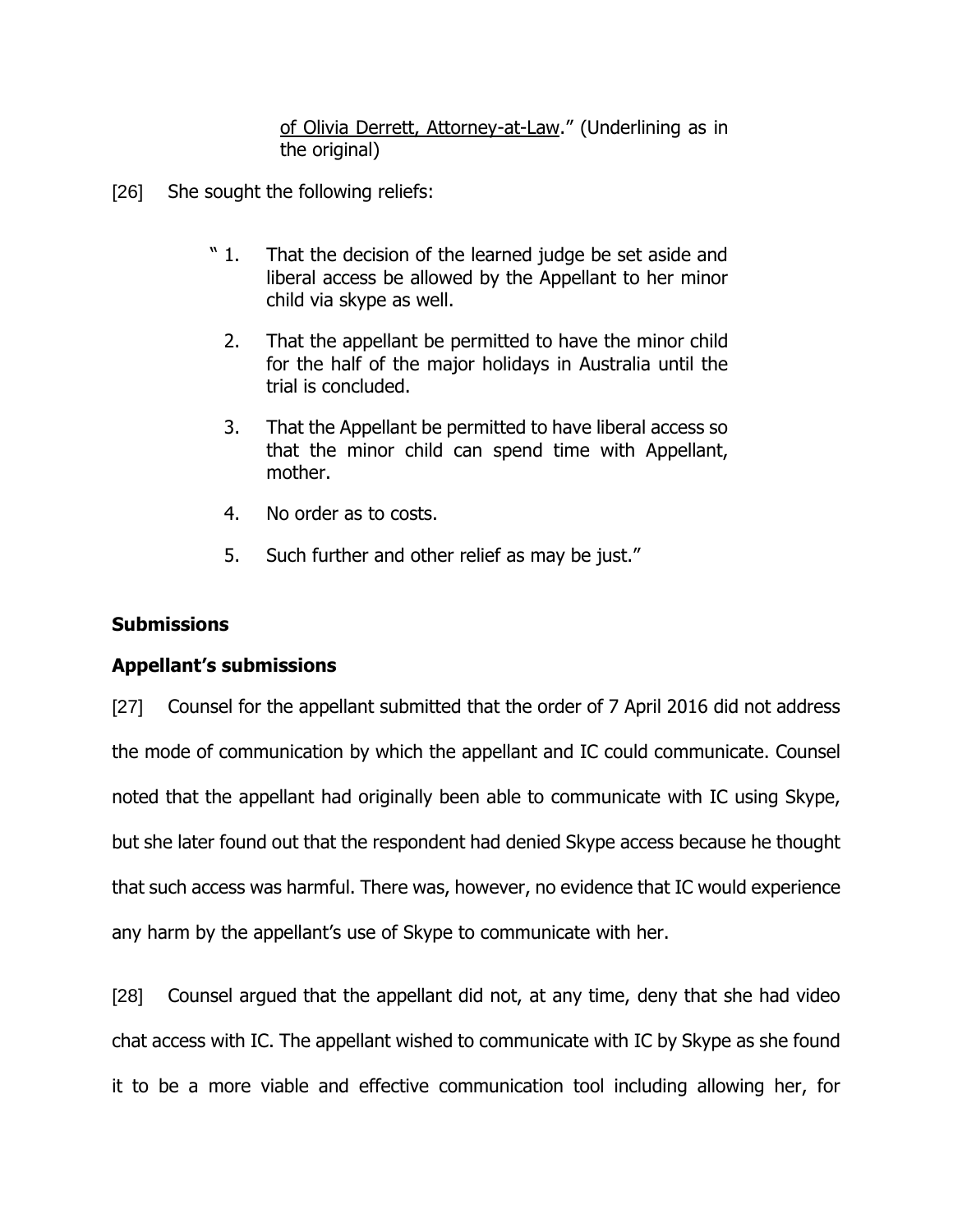example, to tape their conversations and replay them later. More effective communication would be in the best interest of IC. Counsel further contended that one parent cannot unilaterally determine the mode of access of the other to the child. There was nothing in the evidence to justify the judge refusing the application. In fact, she misinterpreted the evidence, and failed to take into account considerations which would promote the best interest of the child. She relied on **Mrs S v Mr S** [2016] JMSC Civ 224.

[29] Counsel argued that the Parish Court Judge erred when she took into account irrelevant factors and other matters such as:

- (1) The appellant's credibility, in light of the fact that she relied on her son's illness as the reason why she was unable to have made plans to travel to Jamaica, and the appellant's reliance on unanswered Skype calls to IC during August 2017, at a time when she had residential access to IC;
- (2) The appellant's history of non-compliance;
- (3) The appellant's alleged complaint that she had been denied video chat access to their daughter in breach of the court's order, which was contradicted by the respondent's evidence; and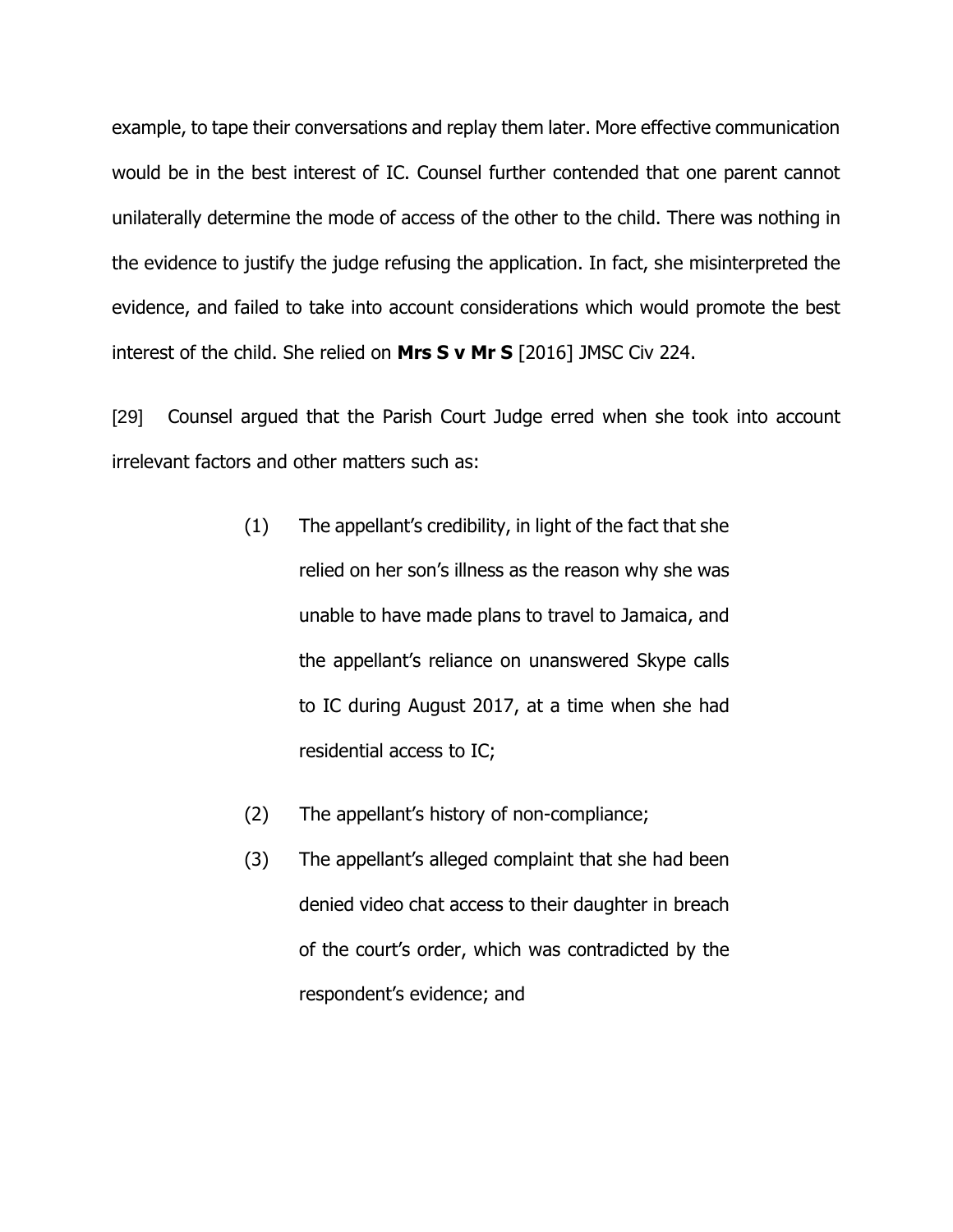(4) The view that in light of the nature of the interim orders which the appellant had sought, such issues would best await determination by the custody trial.

Counsel argued that while the illness of the appellant's son was not the reason for the application, it was an additional reason why the application was appropriate. Counsel also submitted that the court was not limited in the orders that it could make at that stage of the proceedings because, where matters relating to children are concerned, there are no final orders.

[30] Counsel urged that no parent is perfect. Therefore, if a parent is impeached, that is not a sufficient basis on which to deny her access to her child. She referred to **F v D** [2017] JMSC Civ 9 (see paragraphs [12] and [13] of the judgment and **LM v CS** [2013] JMCA Civ 12, in which reference was made to **Re K (Minors)** [1977] 1 All ER 647). In addition, non-compliance with a court order should only be relevant if it impacted the welfare of the child. The appellant's failure to hand over IC's passport when ordered to do so by the court did not impact the child's welfare and was therefore irrelevant.

[31] In closing her submissions, counsel argued that in light of any concerns that the minor child will not be returned to Jamaica, were she to be allowed to go to Australia, certain restrictions pursuant to the Hague Convention on the Civil Aspects of International Child Abduction 1980 could be put in place to ensure compliance.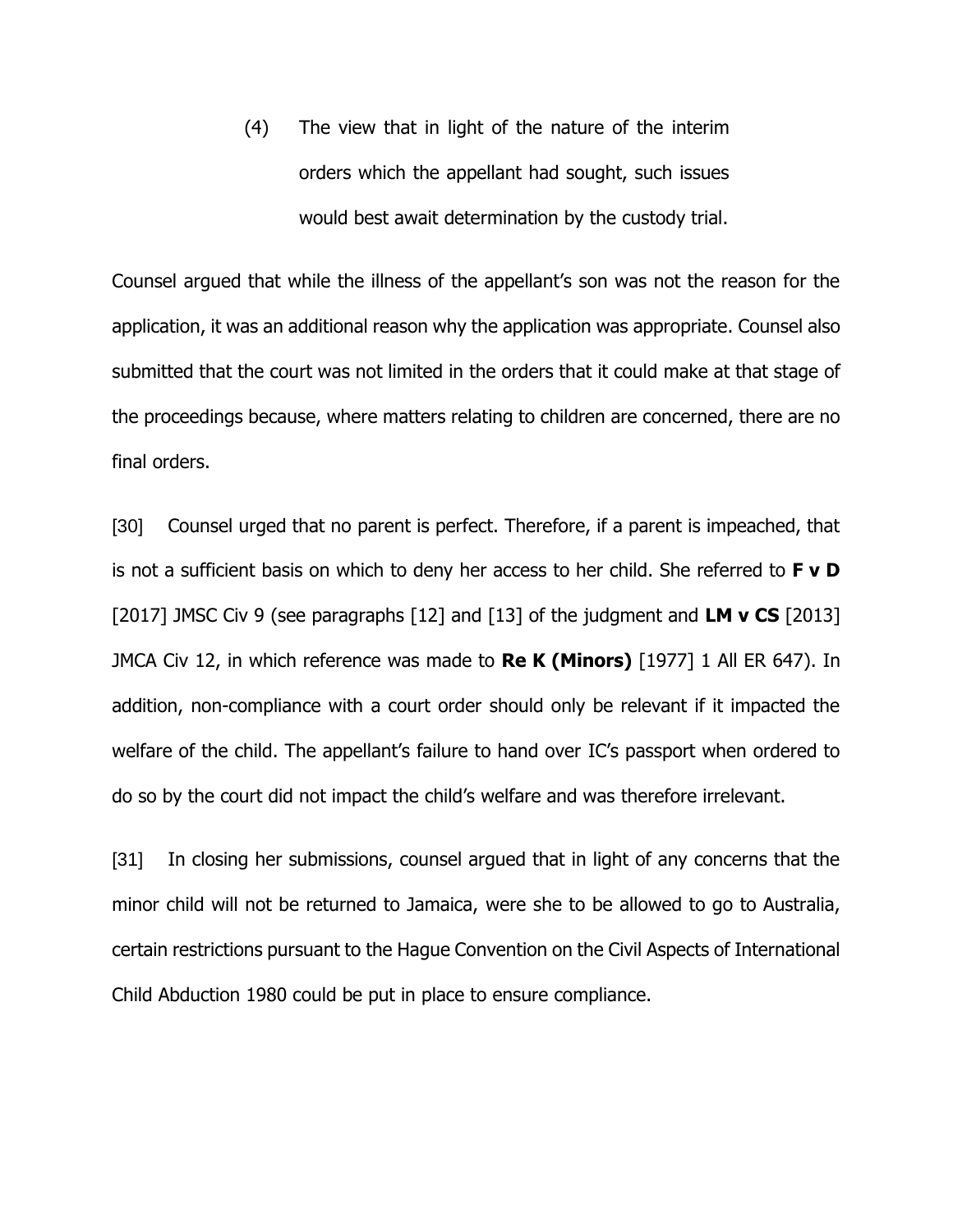#### **Respondent's submissions**

[32] In response, counsel for the respondent submitted that the appellant had made the application to vary the order for custody and access during the hearing of the substantive custody application. The case for the respondent had closed and the appellant was being cross-examined The appellant's application for the variation of the interim order had to be viewed against that backdrop.

[33] The compelling reasons given by the appellant as necessitating the application were that she could not contact IC via skype, and that she had learnt from her mistakes in relation to disobeying court orders. Counsel submitted that the appellant, however, did not have a good track record for obeying Jamaican court orders. The appellant took IC to Australia and remained there with her, which was in breach of the court order. Consequently, there were orders made on 7 April 2016 and 9 November 2016, for the appellant to return IC's Jamaican passport. The appellant disobeyed these orders as well as cost orders which the Family Court had made.

[34] Counsel for the respondent further submitted that the appellant could afford the cost of travelling to Jamaica in order to spend time with IC, as was provided for in the interim order. Counsel submitted that the appellant was not credible, as she had given the impression that she had not had access to IC by use of video chat. The appellant had said that she was "struggling to communicate with IC" pursuant to the order of the court. The appellant's credibility was also questionable, as the appellant was in Jamaica in July and August 2017 and had residential access to IC between 3 August 2017 and 18 August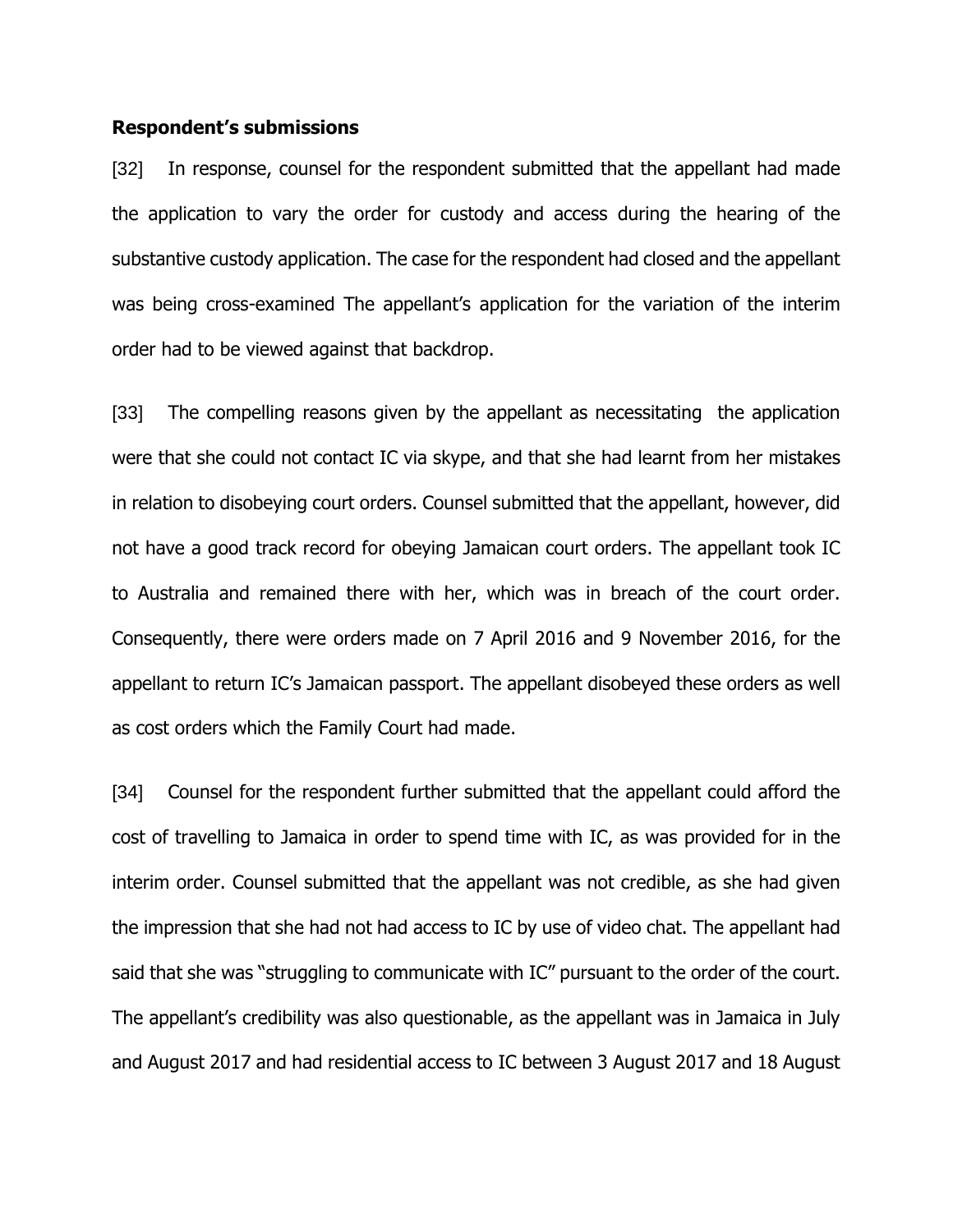2017; however, in the call logs which she placed before the court she claimed that during this time she was being denied access via Skype.

[35] In light of these circumstances, counsel argued that the Parish Court Judge did not err in her decision. Counsel submitted that an appellate court can only interfere with the Parish Court Judge's decision, if it finds that her decision was plainly wrong (see **LM v CS** [2013] JMCA Civ 12, paragraphs [38]- [40]), and there was no such evidence in the instant case.

# **The law**

[36] It is trite law that a court, in determining an application concerning a child, must regard the welfare of the child as its paramount consideration. Section 18 of the Children (Guardianship and Custody) Act provides:

> "**Where in any proceeding before any Court the custody or upbringing of a child**…, **is in question**, **the Court in deciding that question, shall regard the welfare of the child as the first and paramount consideration**, and shall not take into consideration whether from any other point of view the claim of the father, or any right at common law possessed by the father, in respect of such custody, upbringing, administration or application is superior to that of the mother, or the claim of the mother is superior to that of the father." (Emphasis added)

[37] What does this concept mean? Lord MacDermott in the House of Lords decision of

**J v C** [I970] AC 668 at page 710, stated:

"The second question of construction is as to the scope and meaning of the words '… shall regard the welfare of the infant as the first and paramount consideration.' Reading these words in their ordinary significance, and relating them to the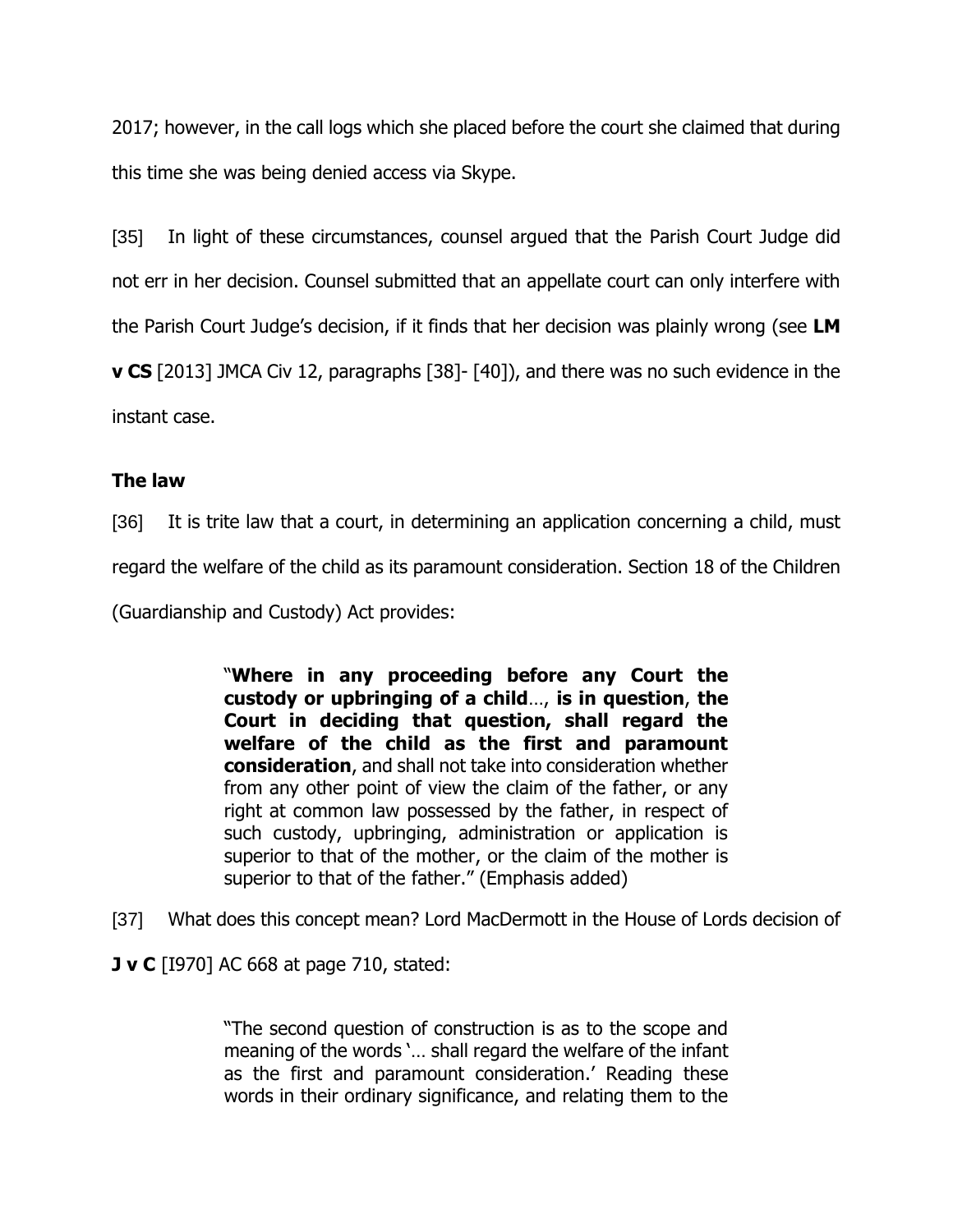various classes of proceedings which the section has already mentioned, it seems to me that they must mean **more than that the child's welfare is to be treated as the top item in a list of items relevant to the matter in question. I think they connote a process whereby, when all the relevant facts, relationships, claims and wishes of parents, risks, choices and other circumstances are taken into account and weighed, the course to be followed will be that which is most in the interest of the child's welfare as that term has now to be understood**." (Emphasis added)

[38] The basis on which this court will set aside the exercise of discretion by a judge is

not in dispute. The relevant principles were succinctly outlined by Morrison JA (as he then

was) in **The Attorney General of Jamaica v John MacKay** [2012] JMCA App 1.

Morrison JA stated at paragraph [20]:

"This court will therefore only set aside the exercise of a discretion by a judge on an interlocutory application on the ground that it was based on a misunderstanding by the judge of the law or of the evidence before him, or on an inferencethat particular facts existed or did not exist-which can be shown to be demonstrably wrong, or where the judge's decision 'is so aberrant that it must be set aside on the ground that no judge regardful of his duty to act judicially could have reached it'."

[39] In **LM v CS** at paragraph [38] McIntosh JA accepted the principle in **Re K** 

**(Minors)** [1977] 1 All ER 647 as a correct statement in our jurisdiction. She stated:

"… …I would emphasize that where a judge has seen the parties concerned, has had the assistance of a good welfare officer's report and has correctly applied the law, **an appellate court ought not to disturb his decision unless it appears that he has failed to take into account something which he ought to have taken into account, or has taken into account something which**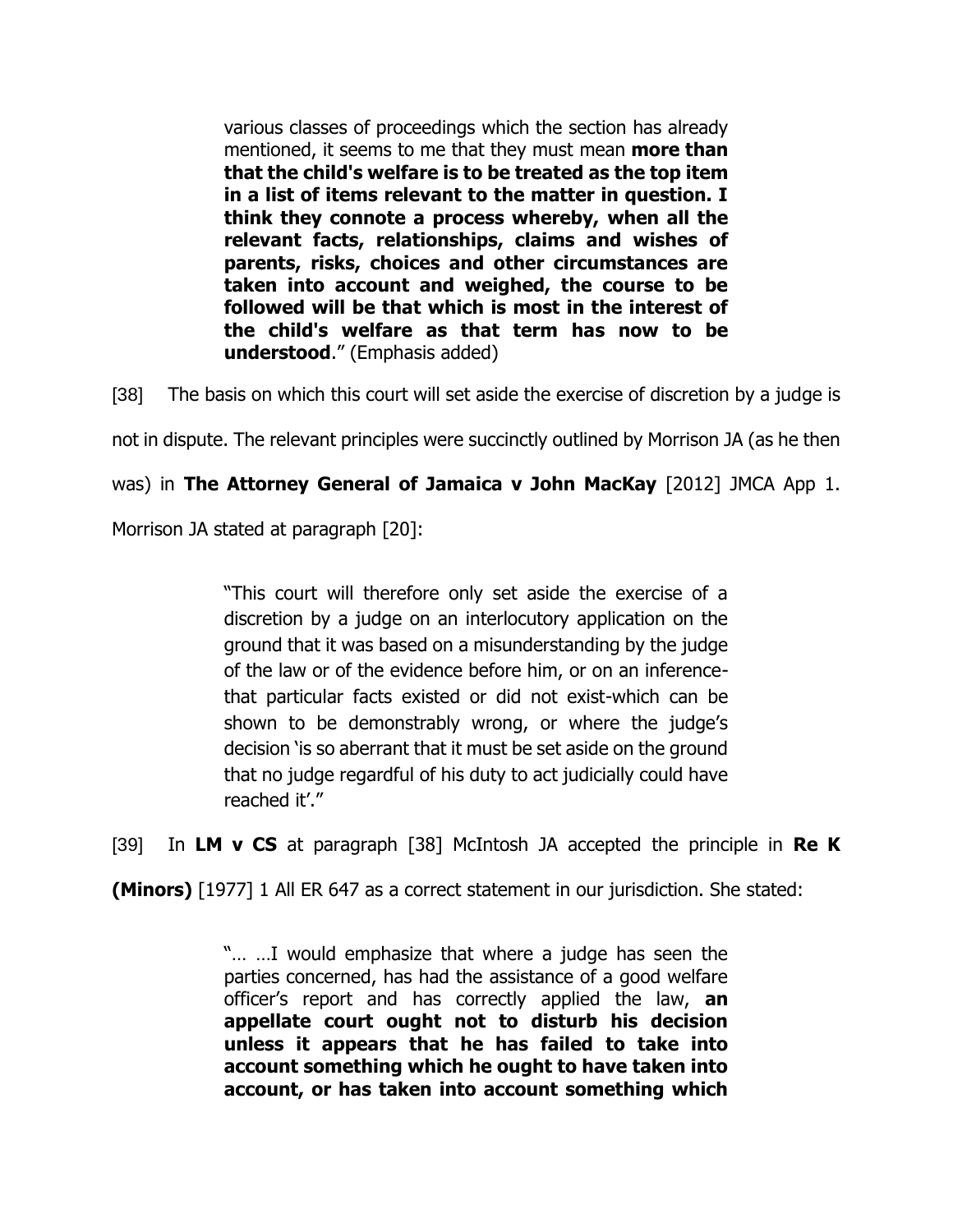**he ought not to have taken into account, or the appellate court is satisfied that his decision was wrong;…**"(Emphasis added)

### **Discussion and analysis**

[40] The submissions of both counsel integrated the various grounds of appeal and I too will adopt the same approach in giving the reasons. I thank counsel for their industry in the cases provided although I will not refer to all of them.

[41] As the lengthy background provided earlier in this judgment shows, the parties had been appearing before the Parish Court Judge for over three years, in the context of numerous applications. By the time of the application in April 2016, she clearly had a thorough knowledge of the matter as well as an in-depth understanding of the issues which arose for consideration.

[42] The Parish Court Judge, after listening to the evidence and submissions of the parties, ruled in favour of the respondent. The court found that the appellant failed to provide sufficient and compelling reasons to vary and/or discharge the interim court order. In arriving at her decision, the Parish Court Judge considered the credibility of the appellant. For instance, she found it questionable that the appellant was relying on her son's illness as the basis on which she could not travel to Jamaica. While counsel for the appellant argued that the son's illness was not the basis for the application, but instead an additional reason why the application was appropriate, it was still open to the Parish Court Judge to assess whether that matter ought to have been put forward in support of the application. The Parish Court Judge clearly felt that reliance on that matter was insincere.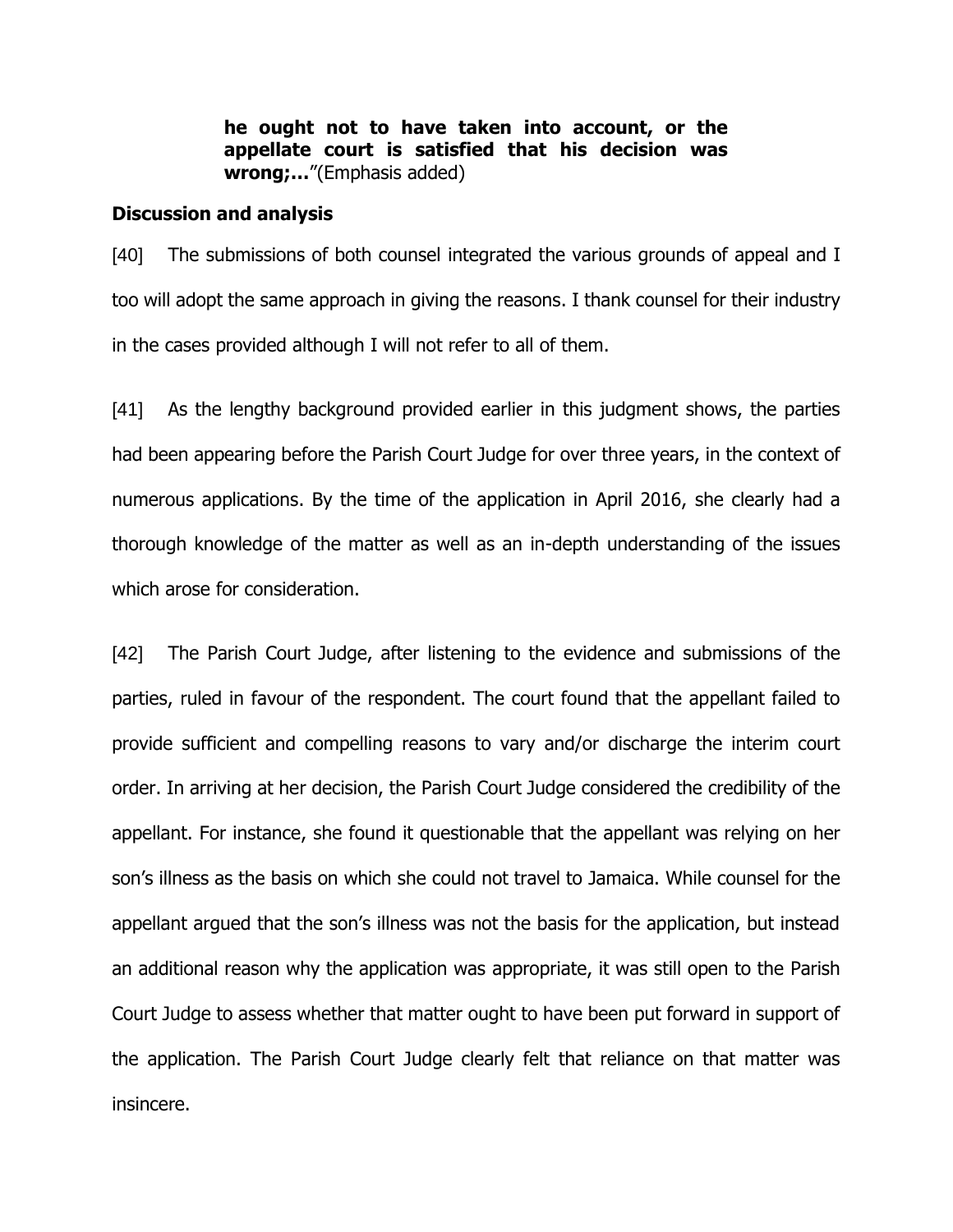[43] It is necessary to understand the context in which the Parish Court Judge arrived at this assessment of the appellant's credibility. The first affidavit filed by the appellant in support of her application for variation was sworn on 27 June 2018. Subsequently, in a supplemental affidavit sworn on 6 August 2018, the appellant stated that her son had fallen ill in July 2018 and she was unable to make any plans to visit Jamaica, not knowing how long his recuperation would take. At the hearing before the Parish Court Judge, counsel for the respondent had submitted that the appellant was not being truthful as, among other things, there would be nothing to prevent her husband from staying with their sick son. Counsel for the respondent had also submitted that the alleged illness of the appellant's son, which occurred subsequent to the filing of her June 2018 affidavit, was "sudden" and unsubstantiated by a medical report. It was in the above context that the Parish Court Judge assessed the credibility of the appellant. The conclusion to which she arrived was clearly open to her in all the circumstances.

[44] The appellant's counsel argued that the Parish Court Judge erred in law and in fact when she acted on the basis that the appellant's complaint was that she was being denied the opportunity to video chat with IC. I agree with the appellant that this was not correct. What the appellant complained of was that she was struggling to, and was not able to effectively, communicate with IC. This gave the impression, however, that the appellant had a difficulty communicating with IC and that communication with the child was infrequent. In the circumstances, the misstatement made by the Parish Court Judge, though overstating the appellant's position, was not a significant error such as to undermine the integrity of her decision and her assessment of the appellant's credibility.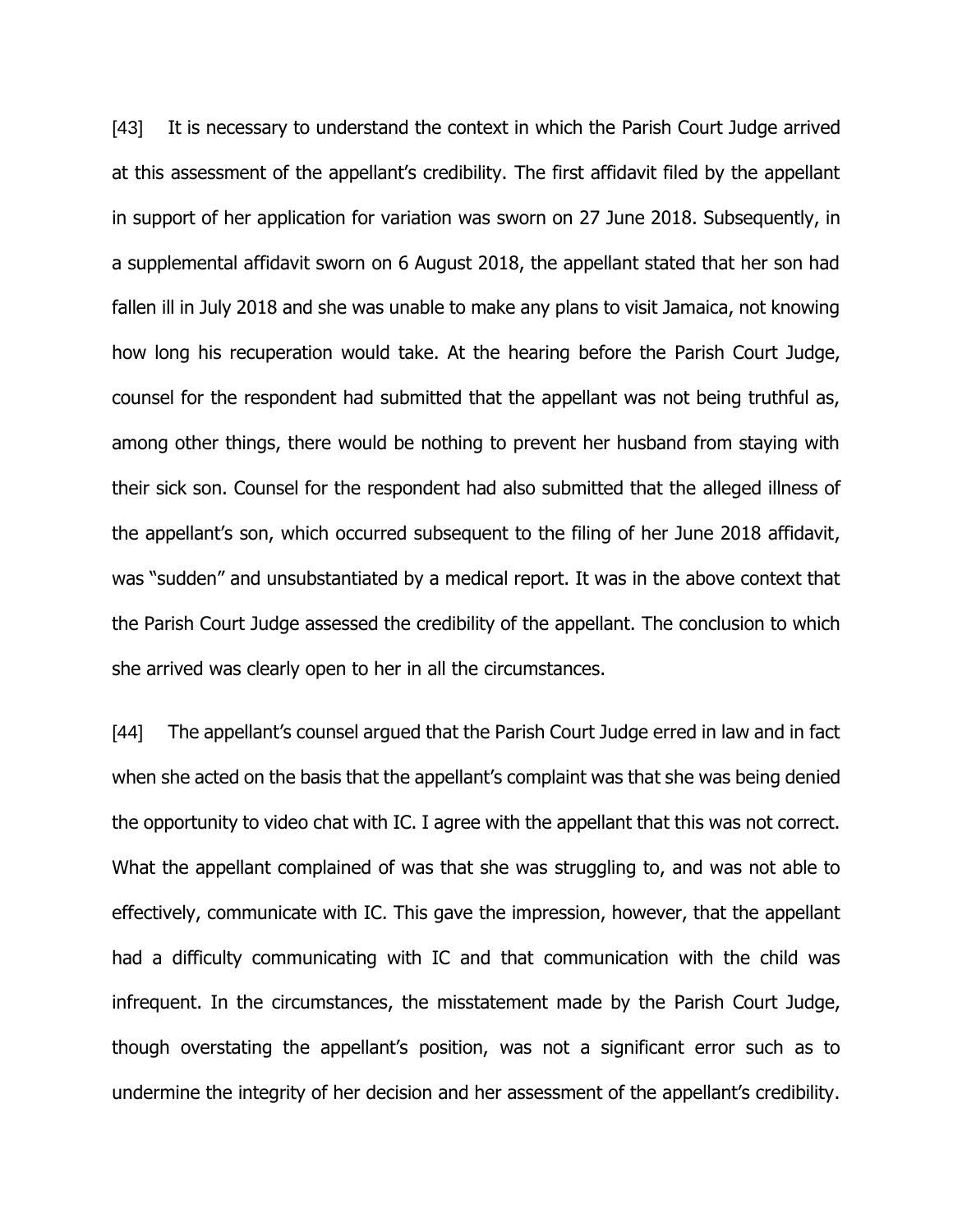[45] The appellant, in seeking to substantiate her struggle to communicate with IC, exhibited a log of unanswered Skype calls. It turned out, however, that she had made some of these calls during August 2017, a period when she had had residential access with IC. The Parish Court Judge was clearly entitled to take these facts into account in assessing the credibility of the appellant. I do not believe that the Parish Court Judge erred in this regard.

[46] She rejected the appellant's complaint that she was not getting effective access to IC. Instead, the Parish Court Judge accepted the respondent's evidence that he allowed IC to regularly speak with the appellant via FaceTime; oftentimes in excess of an hour. When one examines the appellant's complaints in this regard, it is clear that her argument is that, because she was not happy with access via FaceTime, and preferred Skype as being more viable and effective, this would in turn mean that communication other than by Skype was not in the best interest of the child. Clearly, this cannot be accepted as a valid argument. As Lord MacDermott highlighted in **J v C**, the claims and wishes of parents are taken into account in determining what course is "most in the interest of the child's welfare". The appellant's or the respondent's wishes do not, inexorably, translate into what is in the best interest of IC. In the instant case, the evidence showed that the appellant had ample opportunity, which she utilized, to spend time with IC, through video chat on Facetime. While the appellant clearly preferred communicating with IC by Skype, there was nothing in the evidence which showed that communication by Facetime was inadequate or was deleterious to IC's welfare. The Parish Court Judge was correct in this regard.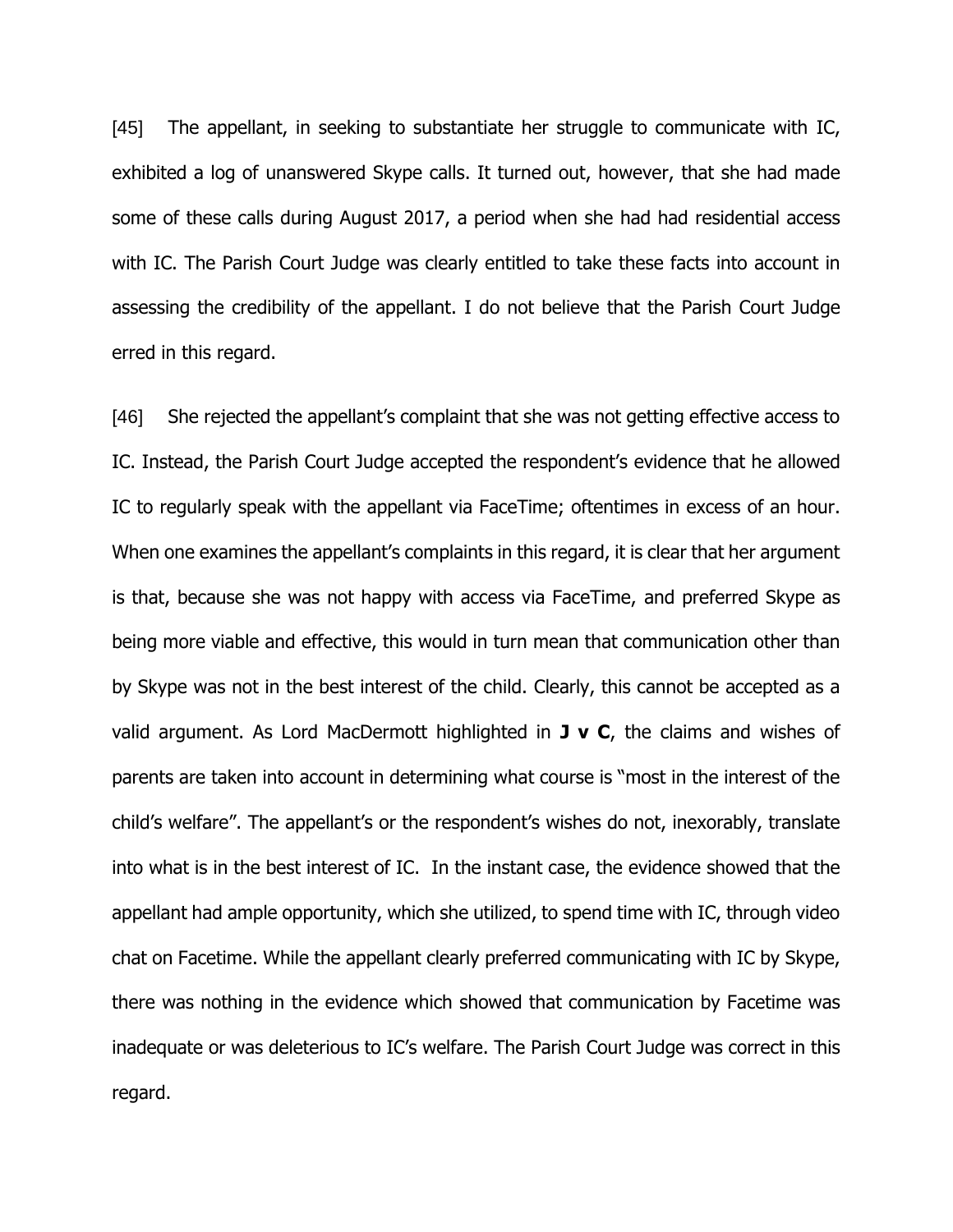[47] In considering the appellant's application for permission to also have IC travel to Australia and spend time with her there, the Parish Court Judge took into account the appellant's history of non-compliance with various orders of the court. The appellant had previously taken IC to Australia in breach of the settlement agreement between the parties, which was signed in the presence of the Parish Court Judge, and the child had only been returned to Jamaica after contentious court proceedings in both Australia and Jamaica. The appellant's tardiness in complying with the court's order to return the child's passport suggests that she has not, at least in the past, seen it as important to comply with orders of the court. As the history of the matter has shown, it was entirely appropriate for the Parish Court Judge to take these circumstances into account. I do not agree with the argument made by the appellant's counsel that any concern as to whether the child would be returned to Jamaica, if allowed to travel to Australia, could be addressed through restrictions put in place pursuant to the Hague Convention on the Civil Aspects of International Child Abduction 1980. There was no need for such arrangements to be considered and undertaken at that point in the proceedings.

[48] The learned Parish Court Judge also ruled that a variation of the interim order was most appropriate for determination at the end of the trial, as at the time when the application was made, the trial was still ongoing. This made eminent good sense. Why make a substantial change to the interim order at that time when no urgency or special circumstances had been demonstrated? This was clearly an appropriate position for the Parish Court Judge to take.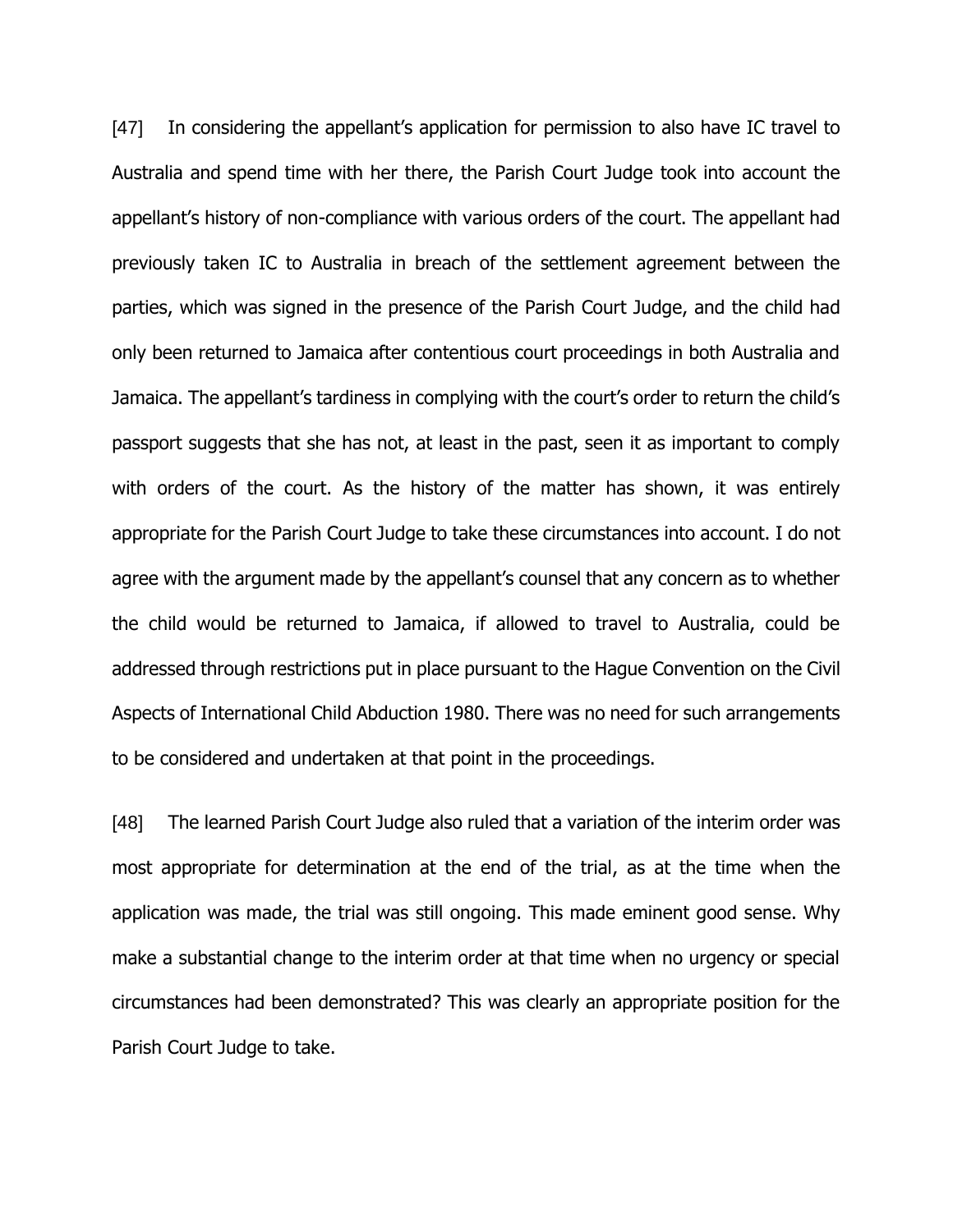[49] Lastly, the Parish Court Judge bore in mind that there was an appeal regarding the decision of the Australian court, which had not been discontinued. It is noteworthy that it was only during the hearing of the appeal in June 2019, that the appellant's counsel was able to indicate that she had received recent instructions that the appeal in Australia had been discontinued. The appellant had, therefore, still had in train in Australia, while participating in the custody trial in Jamaica, an appeal against that court's decision in which it had been determined that it was best that the custody matter be determined in Jamaica, among other things. In our view it was quite appropriate for the Parish Court Judge to have taken this state of affairs into account.

[50] The arguments in relation to ground of appeal number seven were not argued with any force by either counsel.

[51] The appellant's counsel had argued that a number of the matters to which the parish court judge had referred in her decision were irrelevant. I disagree and believe they were highly relevant. Having thoroughly reviewed the reasons of the Parish Court Judge, there is no basis on which I could conclude that she was plainly wrong or arrived at an aberrant decision.

[52] There are no merits in these grounds of appeal and as such they all fail.

#### **Appeal No COA2019PCCV00002**

**B. Appeal concerning revocation of the permission which had been granted to the appellant to give evidence by live-link**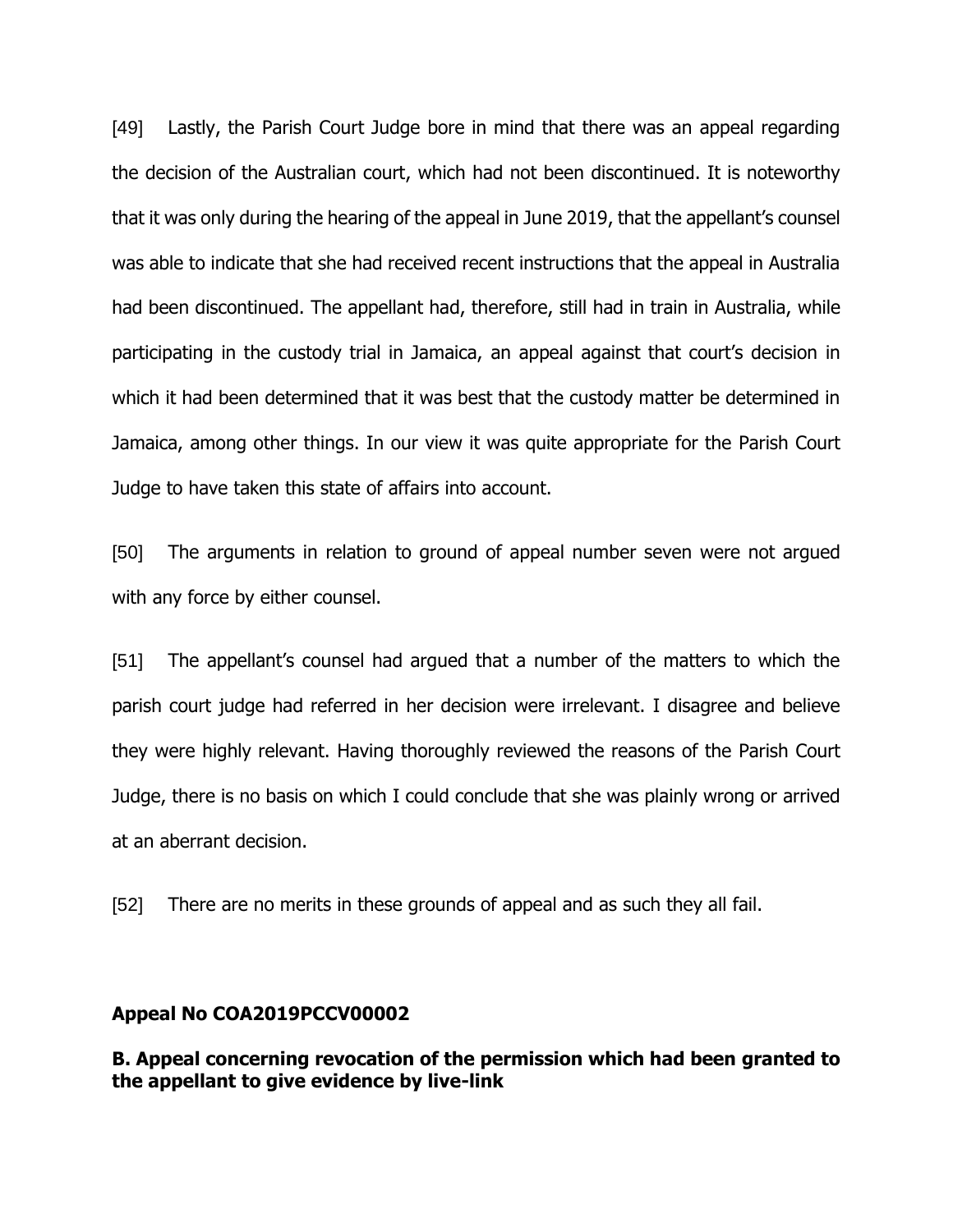### **Preliminary application – Extension of time to file notice of appeal**

[53] Counsel for the appellant made a preliminary application, supported by affidavit evidence, seeking an extension of time to file the notice of appeal, which had been filed two days late. She relied on **Ralford Gordon v Angene Russell** [2012] JMCA App 6. Counsel for the respondent did not challenge this application.

[54] After carefully listening to counsel's submissions and taking into account the applicable principles in **Leymon Strachan v Gleaner Company Ltd and Dudley Stokes** (unreported) Court of Appeal, Jamaica, Motion No 12/1999, judgment delivered 6 December 1999, this court granted the application.

## **The application at first instance**

[55] On 9 May 2017, due to medical challenges faced by the appellant, she applied to the Family Court pursuant to section 3(1)(b) of the Evidence (Special Measures) Act, 2012 ("the Act"), for permission to give evidence via live link in the custody trial. The Family Court granted the application and outlined in detail the various arrangements which had to be put in place. Some of these arrangements were to have been put in place, in Australia, by the appellant.

[56] On 15 August 2018, the respondent filed an application in the Family Court requesting the revocation of the order. At that time, the custody trial was part-heard, with the respondent having completed his evidence and the appellant was in the course of being cross-examined.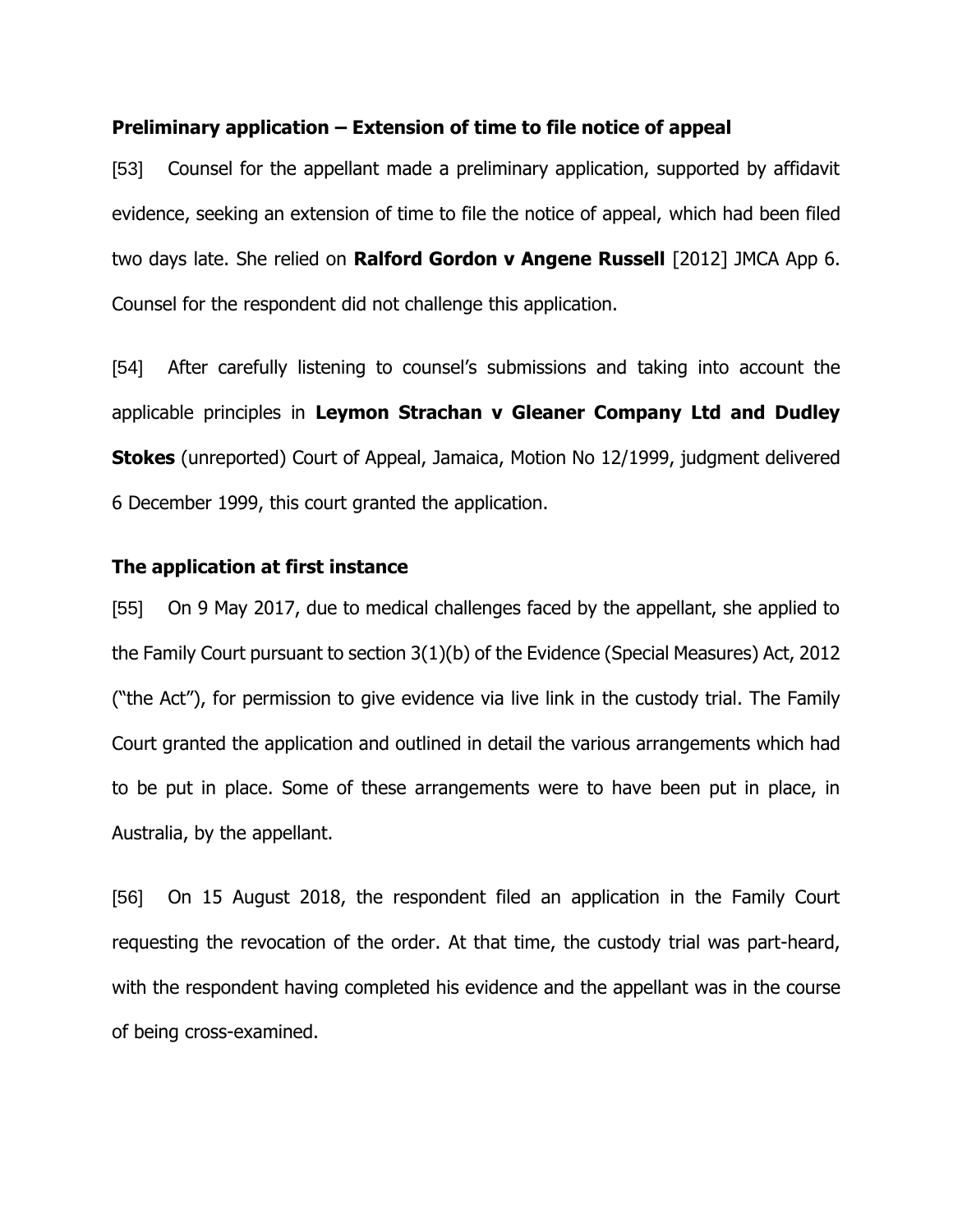[57] In his affidavit in support of the application, the respondent deposed that the taking of evidence by live-link had proved to be very time-consuming, as the hearings were beset with numerous technological difficulties. At times, there were challenges with the video connection and sound between Jamaica and Australia, this caused the appellant to have a difficulty hearing questions posed to her in cross-examination. It was also very awkward to cross-examine the appellant when she was being shown various documents. Documentary evidence was to continue to be an important feature in the crossexamination of the appellant. The respondent stated that it would be best that the appellant come to Jamaica for the completion of the trial, and in recent affidavit evidence, she had stated that she could afford to do so. There were also challenges securing the use of the court room, as at times it was being used for criminal and circuit court matters, so that the Family Court was not able to use it for the hearing.

[58] The appellant deposed that the technological difficulties being experienced had nothing to do with the venue from which she was giving evidence in Australia. When these difficulties arose, there were always officers from the court to address them. The respondent had complained that, in breach of the arrangements that she was to establish in Australia, she had not provided a clerk in Australia to assist during the hearing. The appellant said that the hearings had proceeded without a clerk, but she had eventually secured an individual to act as clerk. Due to surgery which she had to undergo, she would not be able to travel for the following 18 months. She attached various letters and medical reports from her doctors in this regard. In addition, it would be financially burdensome for her to travel to Jamaica for the hearing. She stated that the court had made the order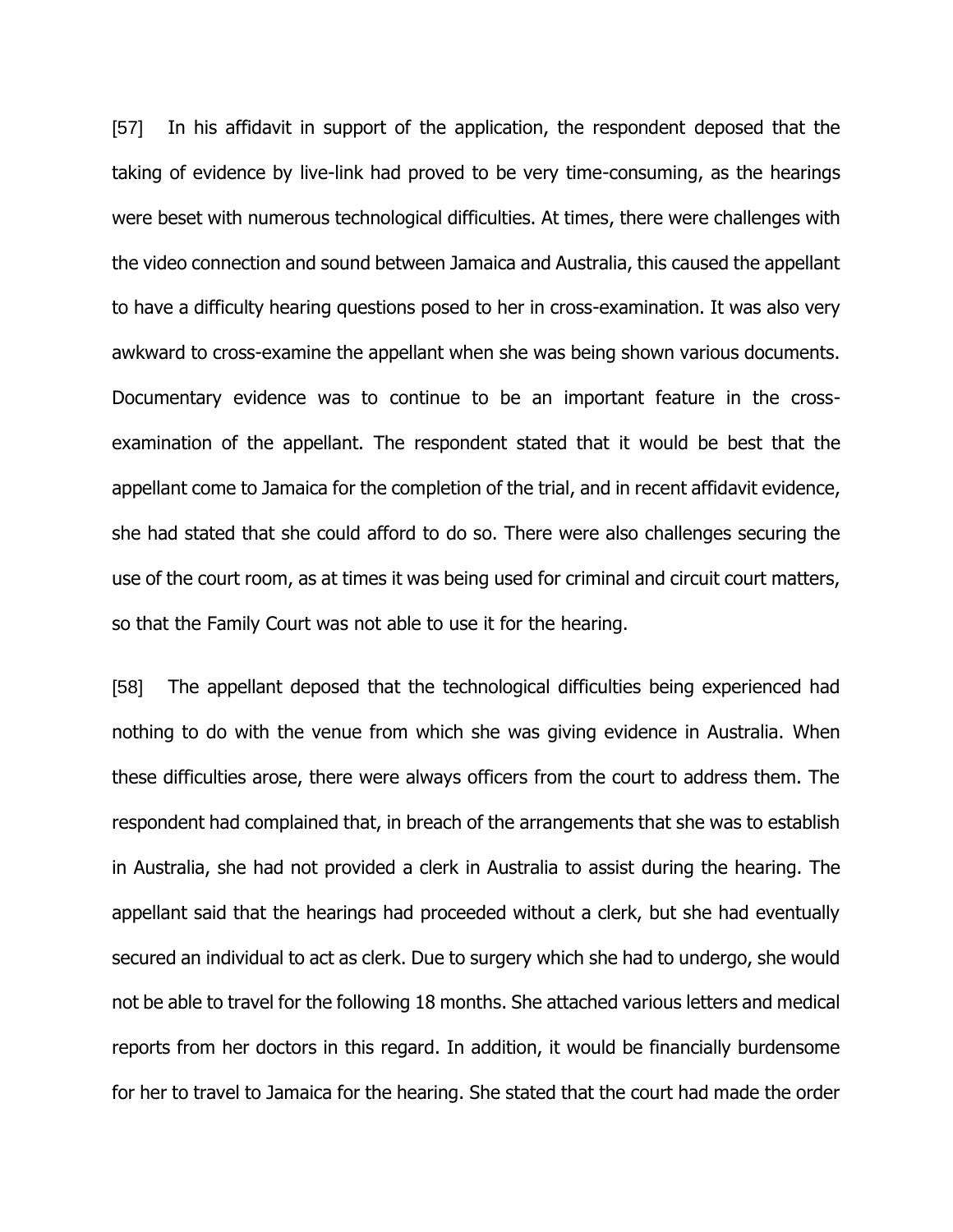allowing her to give her evidence by live link in the interests of justice, and no material change of circumstances had been shown so as to justify the revocation of the order.

## **The decision and reasons of the Parish Court Judge**

[59] The Parish Court Judge, on 28 November 2018, granted the respondent's application and revoked the order allowing the appellant to give evidence by live link.

These were her reasons:

"… a Court going through a trial is undergoing a grave undertaking indeed. The [appellant] being seen and heard and herself hearing and seeing is clearly of integral importance. The Evidence (Special Measures) Act itself so emphasizes. It defines "live link" as being a "technological arrangement whereby a witness is able to see and hear and to be seen and heard…"

The [appellant] has experienced much difficulty hearing the questions being put to her by Counsel for the [respondent]. The Court has found itself rising on countless occasions in a bid to have the technical person treat with the various issues including feedback being faced by the [appellant], blurred or frozen imaging on the screen and delayed transmission of responses being received. The continuous complaints have slowed down the gathering of the evidence. The pace is slowed and compromised even more when treating with documentation being put to the [appellant] for her measured perusal (during which time she could not be seen). Finding persons to provide her with the technological "know-how" (as the Court had expected) at that time of night/early morning in Australia has no doubt proved to be challenging. Her getting someone deemed appropriate by the Court to act as Clerk has been hampered as well by her circumstances. The point has been made by the [respondent] that the maintenance of the child in question is being fully undertaken by him without any contribution whatsoever from the mother. To have her travel to Jamaica to complete her evidence in this trial is not asking too much of her under the circumstances.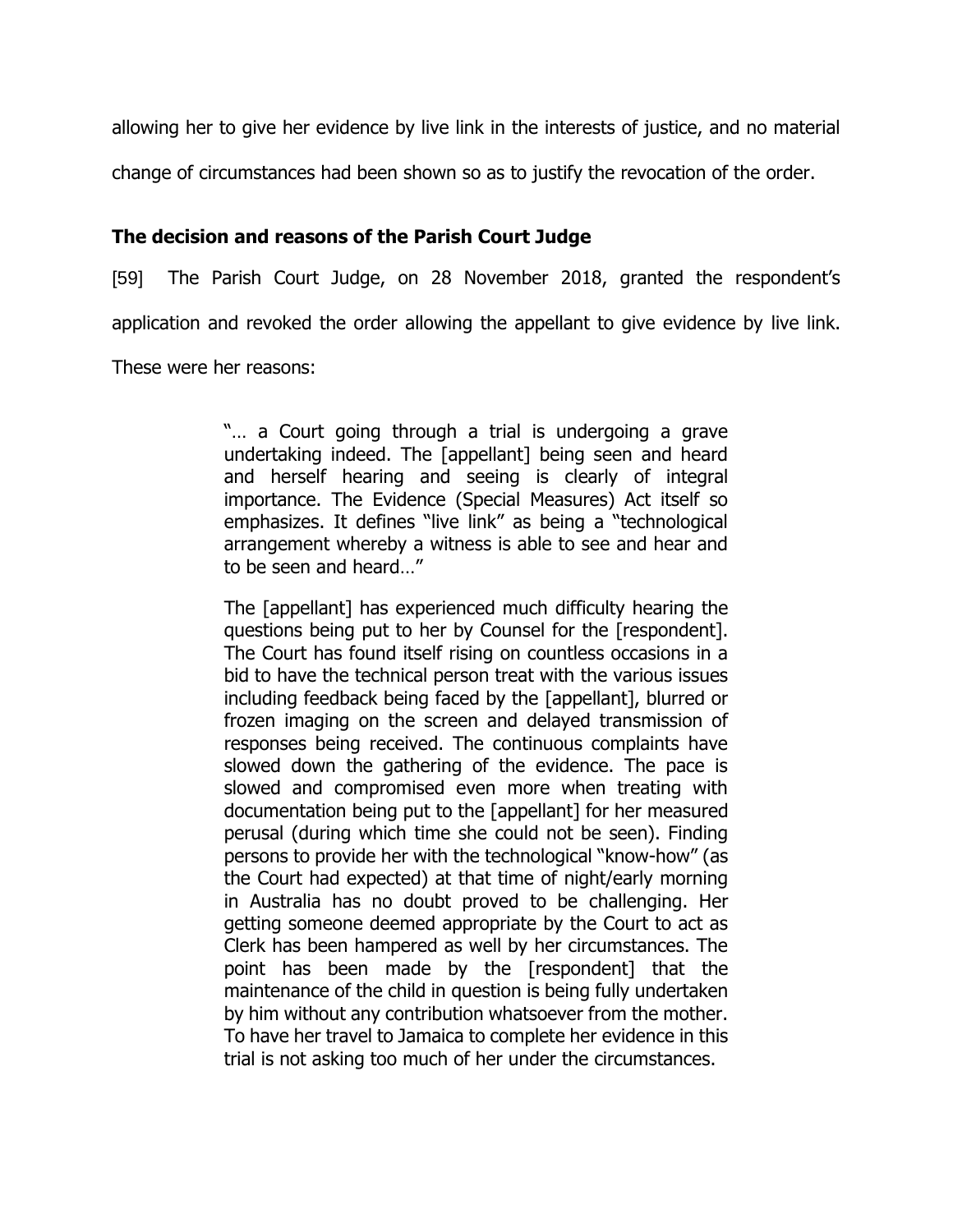After all the child was born in Jamaica to a father in Jamaica. In terms of co-parenting with father; of necessity the issue of travel between Jamaica and Australia must have been arisen in mother's contemplation when she decided to move to Australia to live. In her affidavit, furthermore she does not deny having the financial ability to take at least one trip to Jamaica. In terms of her medical situation the Respondent presented information in her Affidavits alongside correspondence from Dr Ravi Rao, Dr Hanikeri and Dr Davidson. The information when compared one with another, were at best inconsistent. Indeed, the conclusion of Dr. Davidson that the Respondent would be unable to travel for the next eighteen (18) months seemed to downright contradict what had been stated previously.

It has been noted that the [appellant] indicates in her first affidavit an initial recovery period from her surgery of three months, that is, by January 8, 2019. She is due to attend intermittent doctor's appointment thereafter. She could schedule coming to Jamaica for a week or more between appointments (which according to Dr. Rao would be on a three-month basis). As a relatively long-standing part heard matter this case would be given every possible accommodation by the Court.

Having considered everything put before this Court, the Application is accordingly granted."

# **Grounds of appeal**

- [60] The grounds of appeal were:
	- "(1) That the Learned Parish Judge erred in law and/or in fact and/or misdirected herself when she failed to give due regard to the medical correspondence and report provided by the Appellant;
	- (2) That the Learned Parish Judge erred in law and/or in fact and/or misdirected herself when she concluded that the Clerk has to be a Justice of the Peace or Notary Public in a live-link set up for evidence taking at a trial;
	- (3) That the Learned Parish Judge erred in law and/or in fact and/or misdirected herself when she failed to have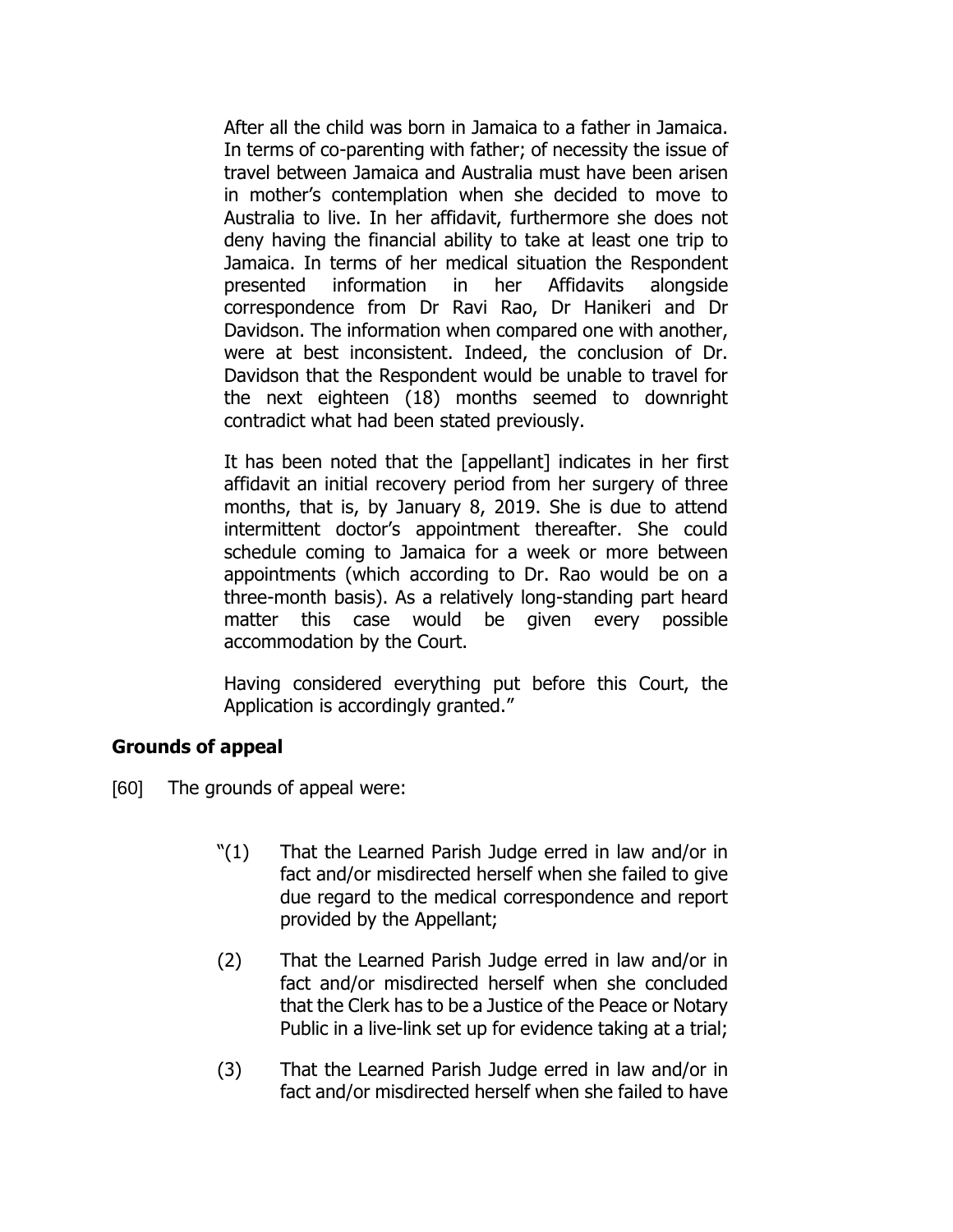regard to other means of live link to facilitate the completion of the trial; and

- (4) That the learned parish judge erred and/or in fact and/or misdirected herself when she took into account irrelevant and prejudicial considerations when making her decision to revoke the Order."
- [61] The details of the order being appealed were:
	- "1. That the Order made on the 9<sup>th</sup> day of May 2017 giving permission to Sherika Dare to give her evidence through the live link is revoked.
	- 2. Trial is scheduled for the week of the  $6<sup>th</sup>$  April, 2019."
- [62] The appellant therefore sought the following orders from this court:
	- "1. That the decision of the Learned Judge to revoke the Order be set aside;
	- 2. That the appellant be permitted to give her evidence by way of live-link with the assistance of the Court Management System;
	- 3. No Order as to costs;
	- 4. Such further and other relief as may be just."

# **Submissions**

# **Appellant's submissions**

[63] Counsel for the appellant highlighted the fact that it was during the trial, in fact, at the stage of cross-examination, when the appellant was being shown documents, that the respondent made an application to revoke the order. The Parish Court Judge revoked the order on the basis, among others, that there were contradictions in the medical correspondence as it related to the appellant's anticipated recovery period from surgery.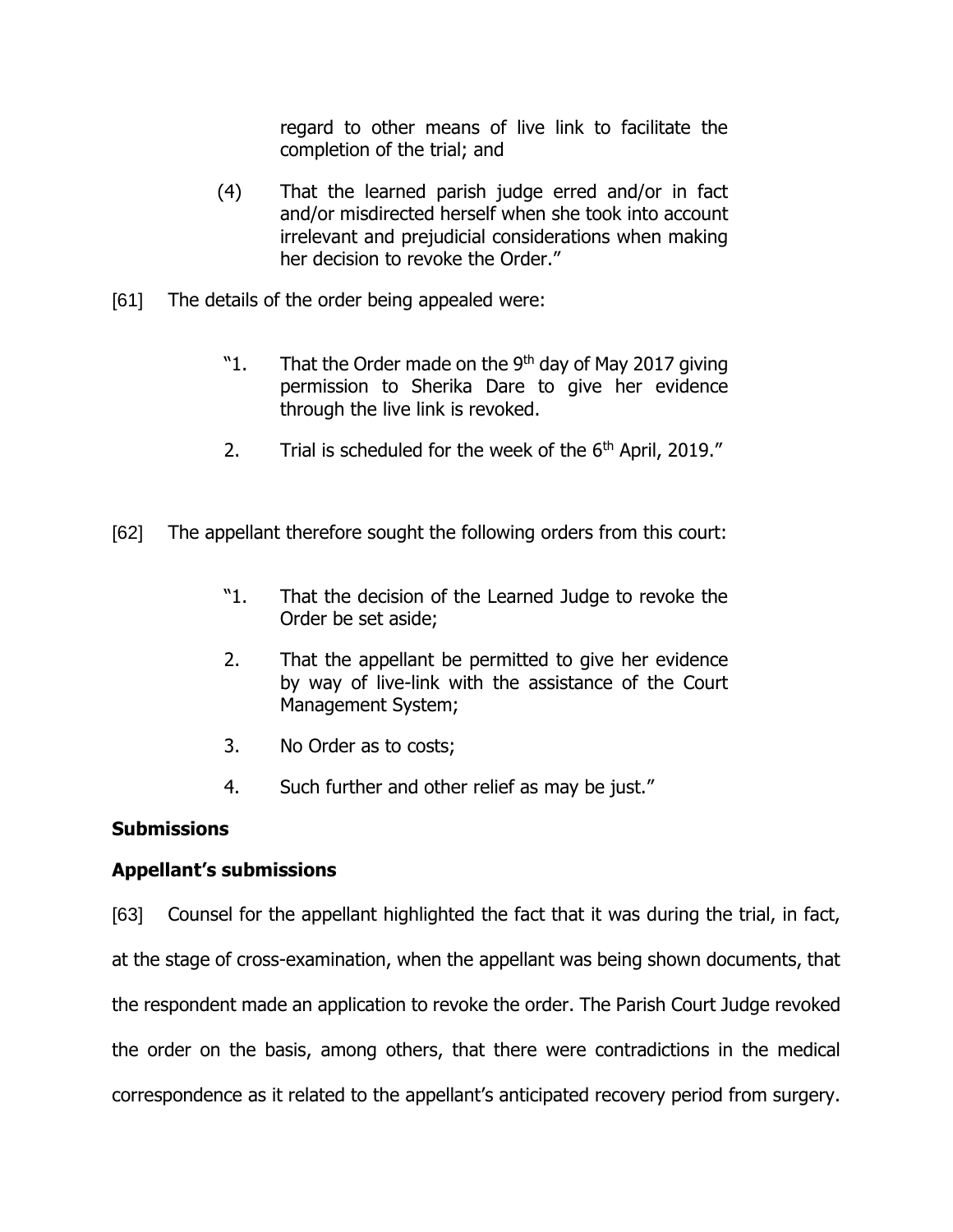Counsel submitted that this was an erroneous finding by the Parish Court Judge as she failed to give due regard to the medical reports that indicated that the appellant was limited significantly in her travel capabilities over the 18 months which followed the hearing of the application.

[64] In any event, counsel argued, there was no evidence of a material or sufficient change in circumstances so as to justify revocation of the order, as required by section  $6(3)$  of the Act.

[65] In relation to the second ground of appeal, counsel noted that this is a new area of law and as such there is a dearth of case law. She contended that the Parish Court Judge had not stipulated in her order that only a particular person should be a clerk. As a result, the Parish Court Judge did not have any or any sufficient basis on which she could have concluded that the clerk had to be a Justice of the Peace or Notary Public. Counsel posited that a clerk could be any person who was able to understand court procedures.

[66] In support of the third ground of appeal, counsel argued that, upon a review of the legislation, the court is not limited to the use of one special measure. Section 3(1) of the Act states that the court may issue a direction that a special measure, or a combination of special measures be utilized. This approach, counsel suggested, could have been adopted until a practice direction is issued. Counsel relied on **John Morris v Radio Jamaica Limited and Latoya Johnson** [2016] JMSC Civ 197 in which the court conducted a balancing exercise in determining whether or not special measures were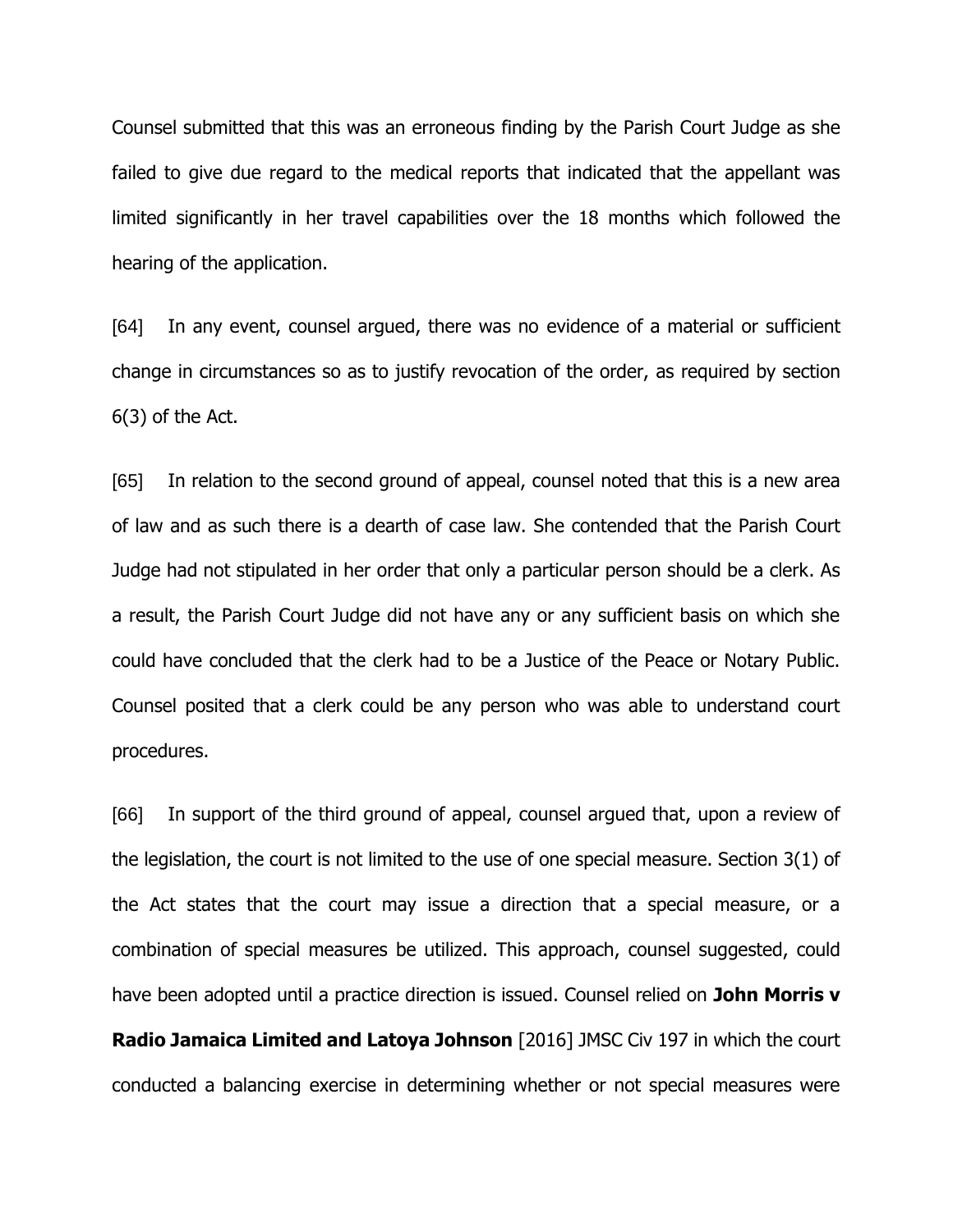appropriate for the defendants' witness who resided in Reden, Georgia in the United States of America (see paragraphs [30] - [32] of the judgment). Counsel also relied on the cases of **Wallace and Another v Ramsay & Another** (1999) 59 WIR 345 at 357, per Walker JA, **R v Christopher Thomas** [2017] JMSC Crim 2 and **Polanski v Conde Nast Publications Ltd** [2005] UKHL 10.

[67] In respect of the fourth ground of appeal, counsel contended that the Parish Court Judge considered irrelevant factors, such as who was maintaining the child. Counsel submitted that, instead of revoking the order, the Parish Court Judge could have made any necessary orders for the better use of technology. In addition, the respondent had not suffered any prejudice as a result of taking the evidence of the appellant via live link.

[68] Counsel further submitted that, to date, the courts have been improving their technology to address this mode of giving evidence. To bolster this point, counsel referred to the case of **DPP v Uchence Wilson and others** [2018] JMSC Crim 5, where the court had due regard to the availability of technology to accommodate special measures (see paragraphs  $[8] - [10]$  of the judgment).

### **Respondent's submissions**

[69] Counsel for the respondent argued that the appellant had ignored the conditions which she ought to have satisfied upon the grant of the order. For example, except for the last date on which the matter was being heard, the appellant had not arranged to have technological support present at the site from which she was giving evidence. In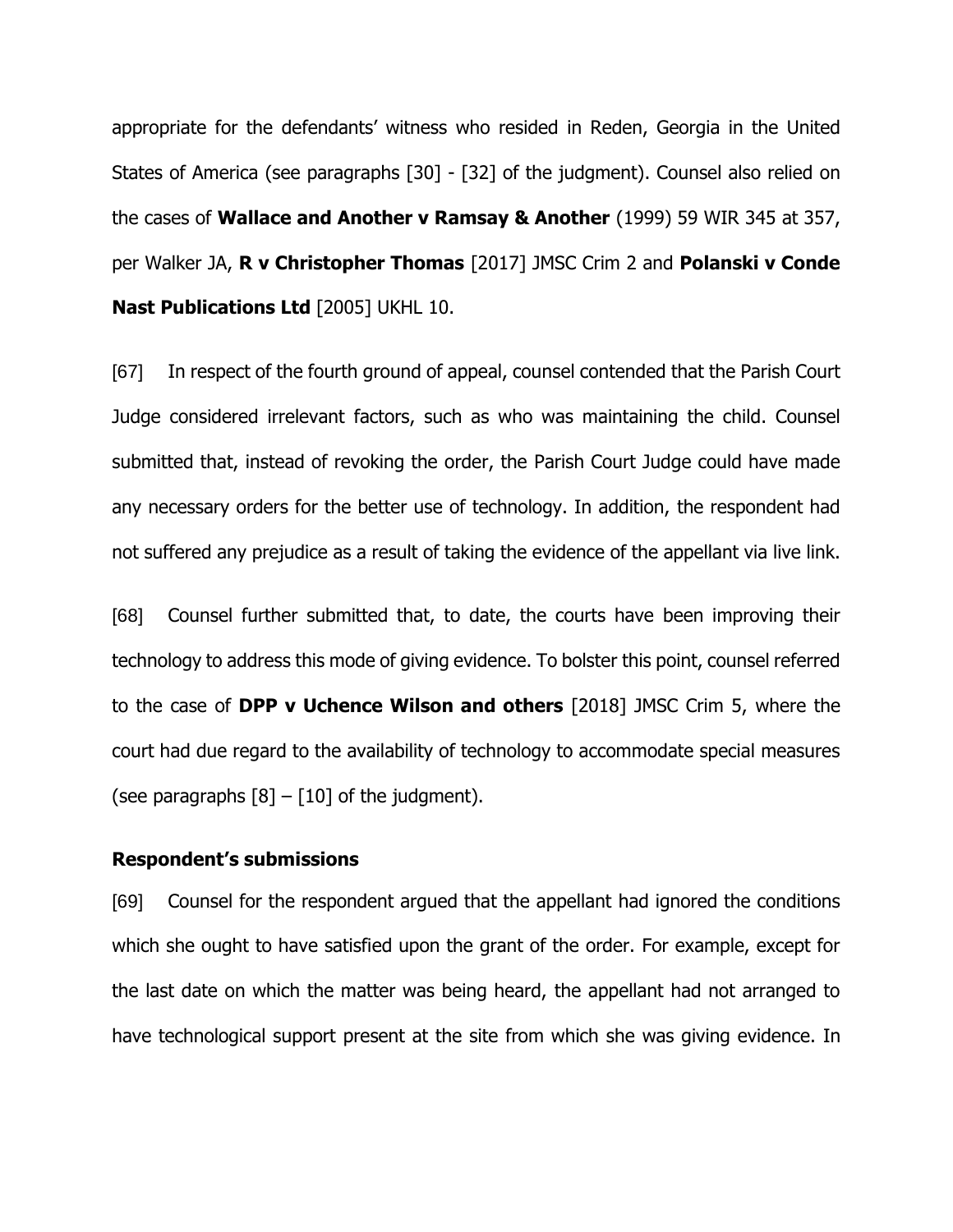addition, the appellant had not secured the services of a clerk for the hearing and she did not have a fax machine there.

[70] Counsel submitted that the live link process was not working well and it did not save time and costs, because at times the screen would be frozen, or there would be a delay in transmission of sound. Counsel noted that the appellant herself had complained of a "feedback" and/or noise in the background, and had indicated that the problems were not emanating from her site. Counsel argued that such assertions were inconclusive, however, as the appellant did not have the required expertise to assist when technological problems arose.

[71] Counsel emphasised that the Parish Court Judge was the person in the best position to decide whether the live link process was working effectively. As stipulated by section 6 of the Act, the Parish Court Judge had the discretion to revoke the live link order having assessed the relevant circumstances. As a result, counsel argued that there was no basis to interfere with the Parish Court Judge's findings. She relied on **Gonzales (Miguel) and anor v Edwards (Leroy)** [2017] JMCA Civ 5, at paragraphs [15] - [16], which outlines the scope of review of this court.

[72] The basis for this appeal, counsel submitted, was the appellant's inability to travel to Jamaica, due to medical challenges. Counsel criticized the various medical reports on which the appellant relied in proof of her inability to travel to Jamaica for the trial. Among other things, counsel highlighted a third medical submission from Dr Liz Davidson, in which the doctor stated that the appellant would not be able to travel for 18 months with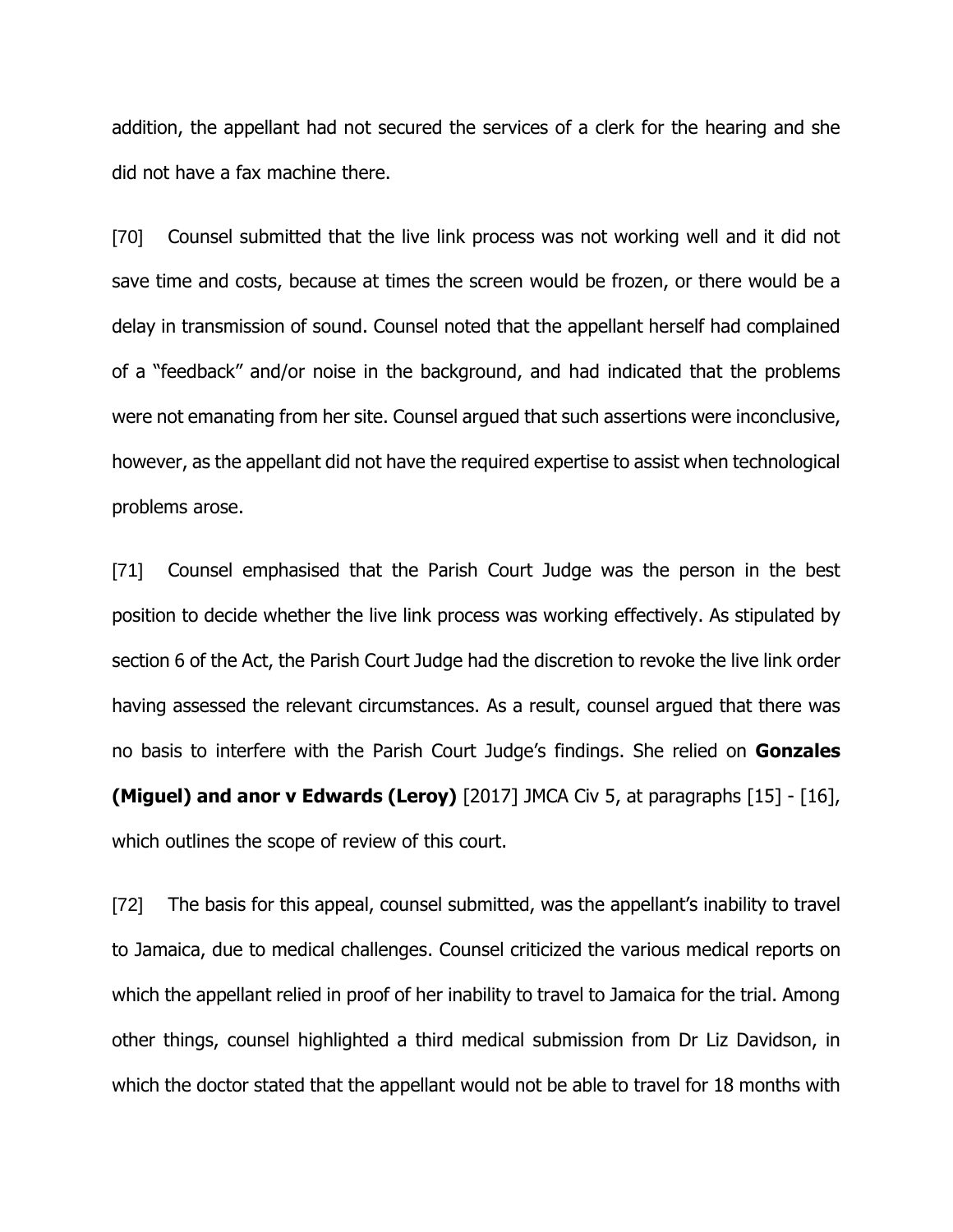effect from November 2018. Counsel urged this court to reject this report as Dr Davidson

had not indicated how she arrived at the 18-month period.

# **The law**

[73] The Act was passed to facilitate the admission of evidence in civil and criminal proceedings by the use of special measures. A number of terms are defined in section 2 of the Act including:

> "civil proceedings' means any proceedings, other than criminal proceedings, before-

> > (a) …

- (b) A [parish court judge];
- (c) A Family Court or a Children's Court;
- $(d)$  ....
- (e) ….

'live link' means a technological arrangement whereby a witness, without being physically present in the place where proceedings are held, is able to see and hear and be seen and heard by the following persons present in such place-

(a) the judge, parish court judge or Coroner,

(b) the parties to the proceedings;

- (c) an attorney-at-law acting for a party to the proceedings;
- $(d)$  ....

'special measure' means the giving of evidence by a witness in proceedings, by means of a live link or video recording, in the manner and circumstances provided for pursuant to the provisions of this Act…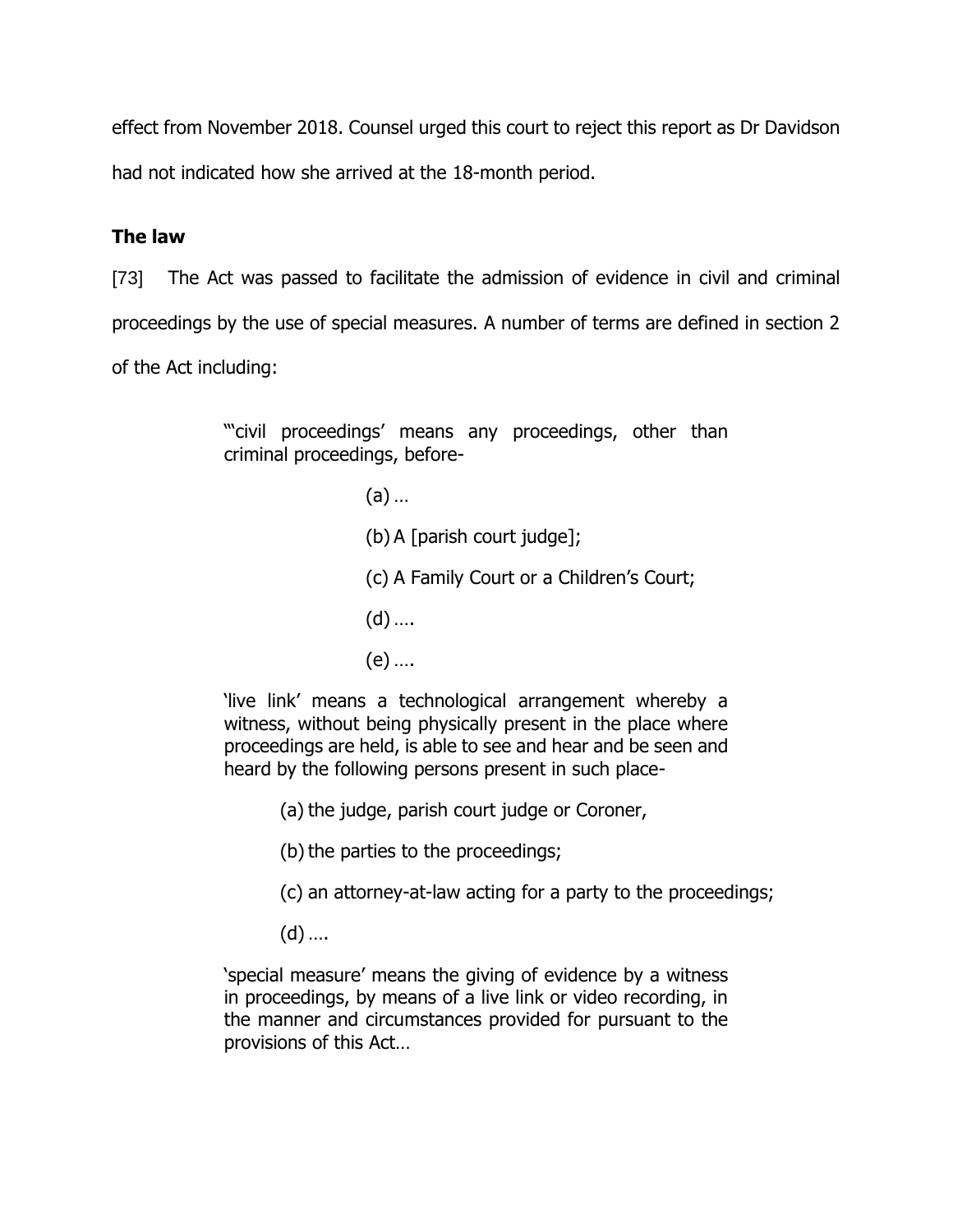'witness' means in relation to any proceedings, a person who has given, has agreed to give or has been summoned or subpoenaed by the court to give evidence."

[74] It is important to look at the basis on which the court may issue a direction for a

witness to give evidence using a special measure or a combination of special measures.

Section 3 of the Act provides:

- "(1) Subject to the provisions of this section, in any proceedings, on application by a party to the proceedings or on its own motion, the court may issue a direction that a special measure, or a combination of special measures, shall be used for the giving of evidence by a witness if-
	- (a) …
	- (b) in the case of a witness in civil proceedings … the court is satisfied that the special measure is appropriate in the interests of the administration of justice.
- (2) The court shall not issue a direction under subsection (1) unless arrangements to implement the special measure are available to the court.
- …
- …
- (5) Subject to subsection (6), in determining whether a special measure is appropriate in the interests of the administration of justice under subsection (1), the court shall consider-
	- (a) any views expressed by or submissions made on behalf of the witness;
	- (b) the nature and importance of the evidence to be given by the witness;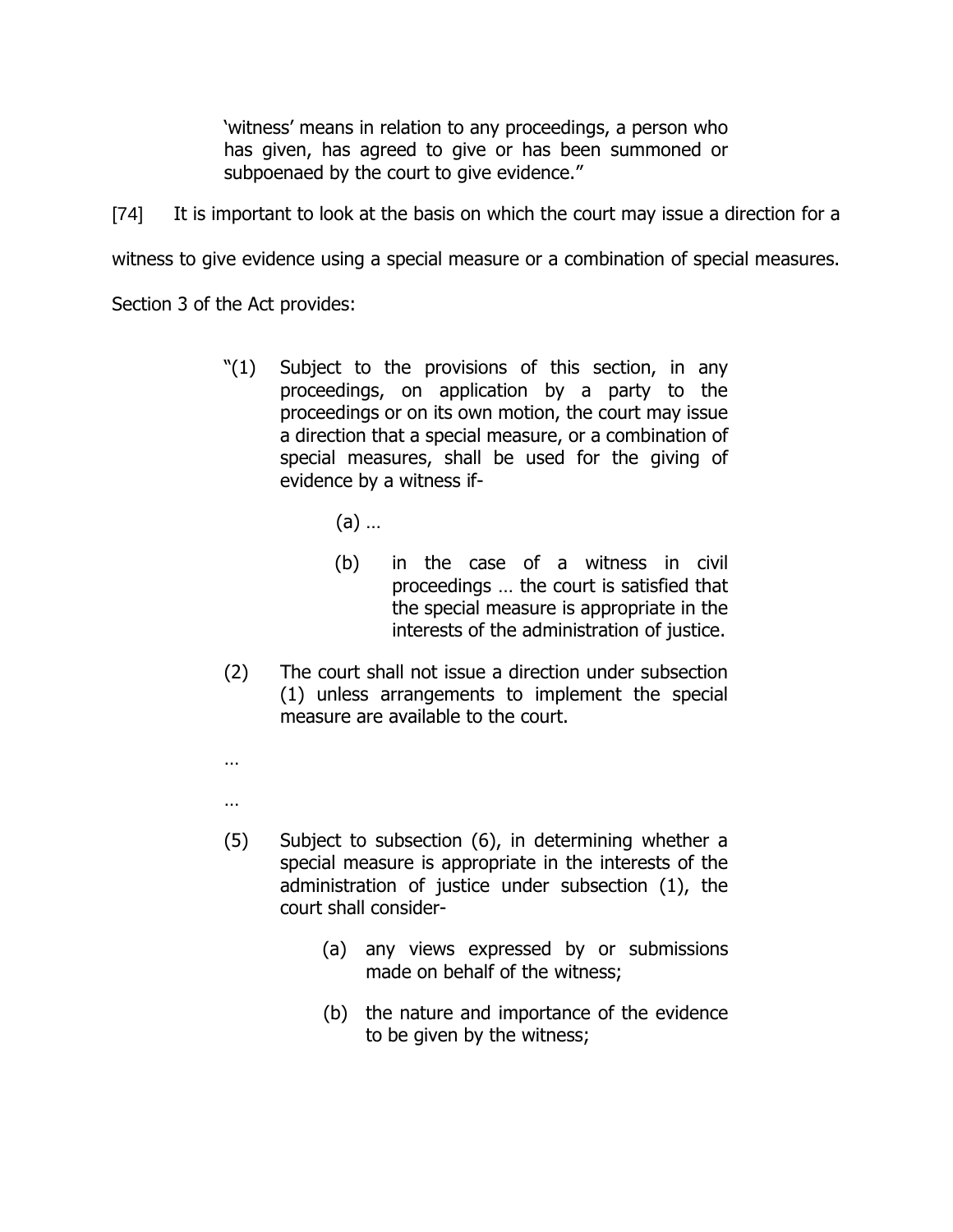- (c) whether the special measure would be likely to facilitate the availability or improve the quality of that evidence;
- (d) whether the special measure may inhibit the evidence given by the witness from being effectively tested by a party to the proceedings; and
- (e) any other matter that the court considers relevant.

…"

- [75] The final section to which I will refer is section 6 of the Act. It states:
	- "(1) A direction issued under Part II may provide for a witness to give evidence by means of a live link.
	- (2) Where a direction under subsection (1) provides for a witness to give evidence by means of a live link, the witness may not give evidence in any other way in the proceedings unless the court revokes or varies the direction.
	- (3) **The court may**, on an application by a party to the proceedings or on its own motion, **revoke** or vary **a direction that provides for a witness to give evidence by means of a live link, if the court is satisfied that-**
		- **(a) there has been a material change in the circumstances since the direction under subsection (1) was issued; or**
		- **(b) it is otherwise appropriate in the interests of the administration of justice**." (Emphasis added)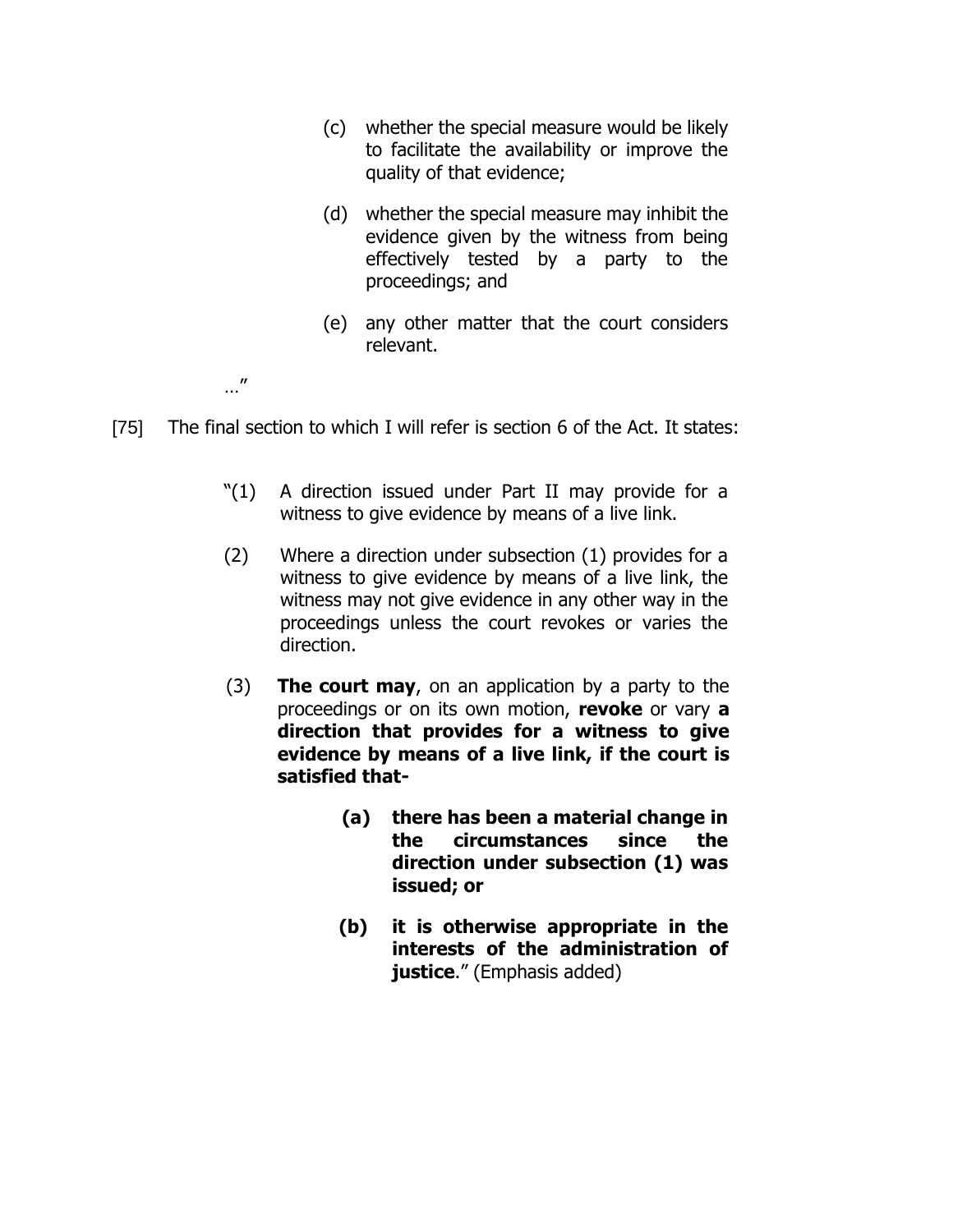[76] Counsel for the appellant relied on a number of first instance cases in which the court ruled on applications, in both civil and criminal matters, for witnesses to give evidence through the use of special measures such as a live link. See **DPP v Uchence Wilson**, **John Morris v Radio Jamaica Limited and Latoya Johnson**, and **R v Christopher Thomas**). Counsel also referred to the House of Lords decision of **Polanski v Conde Nast Publications Ltd** as well as a judgment of this court, **Wallace and Another v Ramsay & Another**.

[77] **Wallace and Another v Ramsay & Another** was decided by this court in 1999, many years before the passage of the Evidence (Special Measures) Act in 2012 and before the Civil Procedure Rules, 2002 came about. In that matter the appellants sought to prove a will. The sole surviving witness of the will was a very old lady who was living in Florida, who claimed to be unable to travel to Jamaica to give evidence, as her husband required her full time attention. The trial judge ruled that the court did not have the jurisdiction to admit such evidence. On appeal, this court ruled that a provision of the Judicature (Civil Procedure Code) Law, read together with certain sections of the Evidence Act, conferred the court with the jurisdiction to allow an application for the admission of evidence by way of video conference or video link.

[78] None of the cases to which counsel referred addressed the specific issue as to when it is appropriate for the court to revoke permission which had been granted for the giving of evidence through the use of a special measure. The cases, when read together, however, indicate that the courts are expected to, where this is allowed by the statutory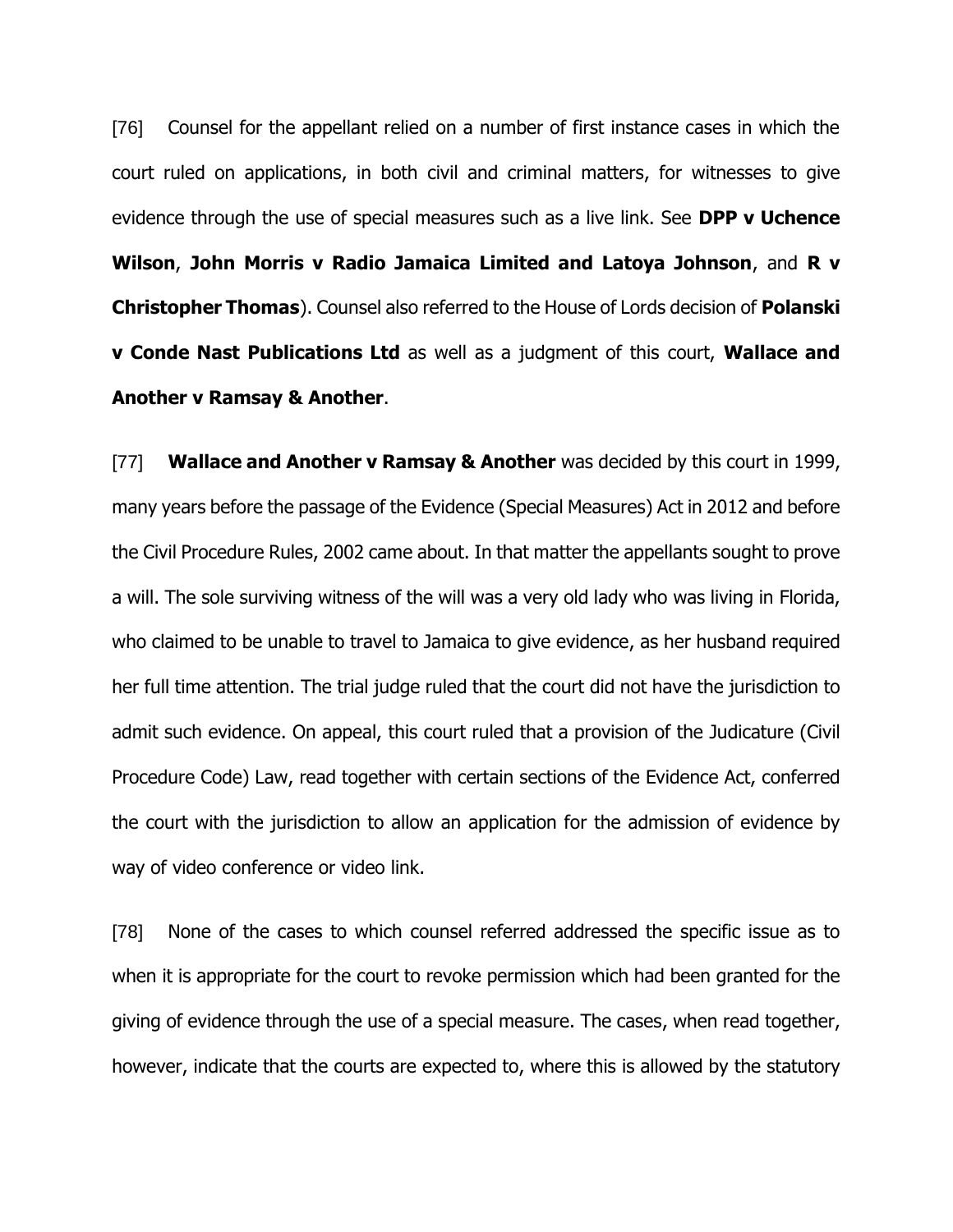framework, utilize and facilitate the use of technology to promote and advance the interests of the administration of justice. Technological advancements can assist in mitigating challenges such as the timing and convenience of the giving of evidence as well as the distance and cost of travel to physically attend a trial. See for example paragraphs [29] and [31] in **John Morris v Radio Jamaica Limited and Latoya Johnson**.

[79] Earlier in this judgment, I referred to this court's approach to the review of the exercise of discretion of a judge in a lower court. This was also highlighted in **Gonzales (Miguel) and anor v Edwards (Leroy)** at paragraphs [15] - [16]. I will therefore consider whether the Parish Court Judge misunderstood the law or the evidence before her, made an inference that is demonstrably wrong that particular facts existed or did not exist or her decision is so aberrant that no judge regardful of her duty to act judicially could have reached it.

#### **Discussion and analysis**

[80] For convenience, I considered grounds of appeal one and four together.

[81] Section 6(3) (a) and (b) of the Act clearly outline the circumstances in which the court may vary or revoke a direction that provides for a witness to give evidence by means of live link. The two criteria are: where there has been a material change in circumstances since the direction was issued, or, where it is required in the interests of the administration of justice to do so. The Parish Court Judge did not expressly refer to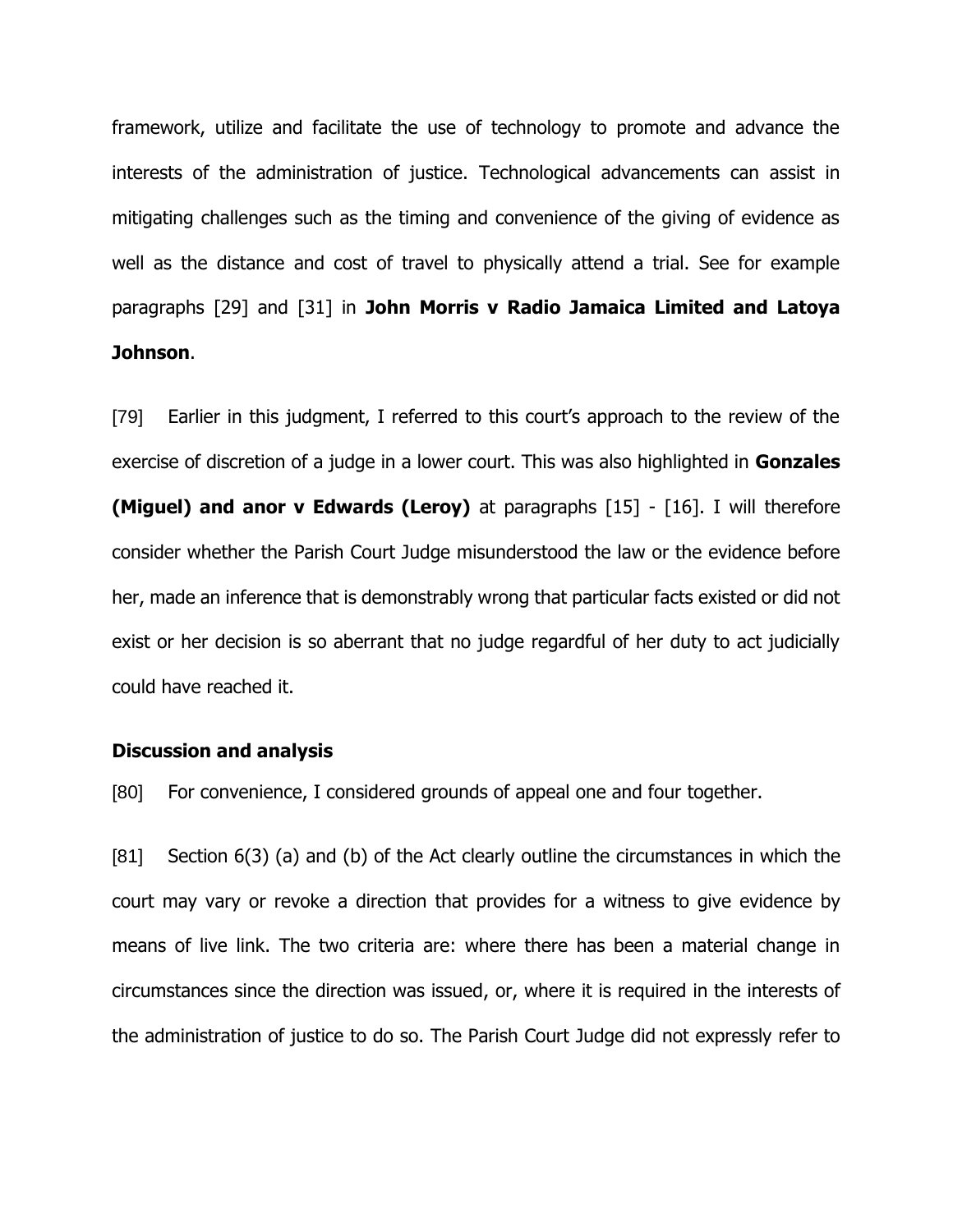either of these criteria in her reasons. In addition, upon a careful review of her reasons, it did not appear as if she felt it necessary to consider either of them.

[82] I will nevertheless consider whether there was any material before the Parish Court Judge which could have satisfied either of the two criteria.

[83] There was clearly, in my respectful view, no material before her which reflected a material change in circumstances.

[84] The question therefore remains whether a revocation of the order was required in the interests of the administration of justice. The Act does not list the nature of the matters which should be taken into account in determining whether it is in the interests of the administration of justice to revoke the order. It is, however, arguable that the matters which a court considers in determining whether to grant an order in the first place, may also be relevant in considering whether to revoke the order (see section 3(5) of the Act).

[85] In such a case it could be relevant for the court to consider the availability or quality of the evidence which had been, and was likely to be received, and whether the special measure would inhibit the effective testing of the witness' evidence. These appeared to be matters which the Parish Court Judge took into account. The parish court judge referred to the appellant having challenges hearing questions being put to her by counsel for the respondent, blurred/frozen imaging and the delayed transmission of the appellant's responses to questions.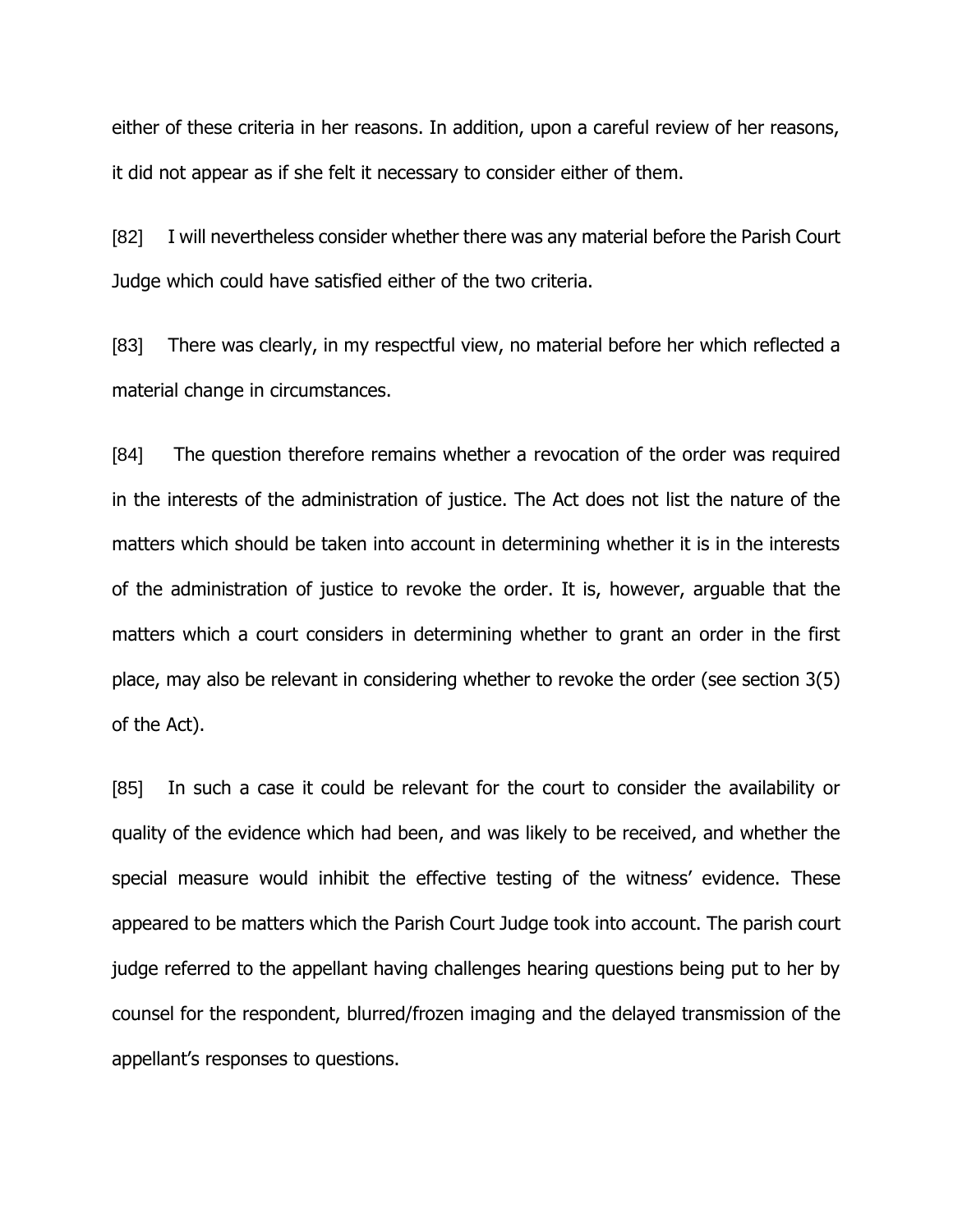[86] On the other hand, this was a case in which the appellant was living in Australia a significant distance away, usually requiring more than a day of air travel. She had indicated in her evidence that it would have been financially challenging for her to travel to Jamaica. This was understandable. The airfare from Australia to Jamaica is known to be substantial. While there was a dispute as to whether the appellant's surgery was elective, and whether the period for her recovery from surgery was exaggerated, there was no dispute that she was undergoing and was expected to undergo further medical treatment in the months following the order. I agree with the appellant's submissions that the Parish Court Judge did not give sufficient regard to the medical evidence. The parish court judge was, no doubt, anxious to have the long outstanding and highly contentious custody trial proceed to a conclusion. However, in light of the medical evidence, and in all the circumstances, in my respectful view, it was not reasonable for her to have ruled that the appellant could travel to Jamaica to complete the hearing after her surgery and between her various follow-up medical appointments.

[87] While the appellant had not initially complied with the order to have a clerk as well as technical support present at the site in Australia, she indicated by affidavit that she had secured someone to serve as a clerk. The live link hearings had previously proceeded without a clerk being present. These were matters which could have been addressed and would not have had to, inevitably, lead to a revocation of the order.

[88] A number of the challenges experienced with the live link process were not attributable to the appellant, and are likely to be experienced from time to time when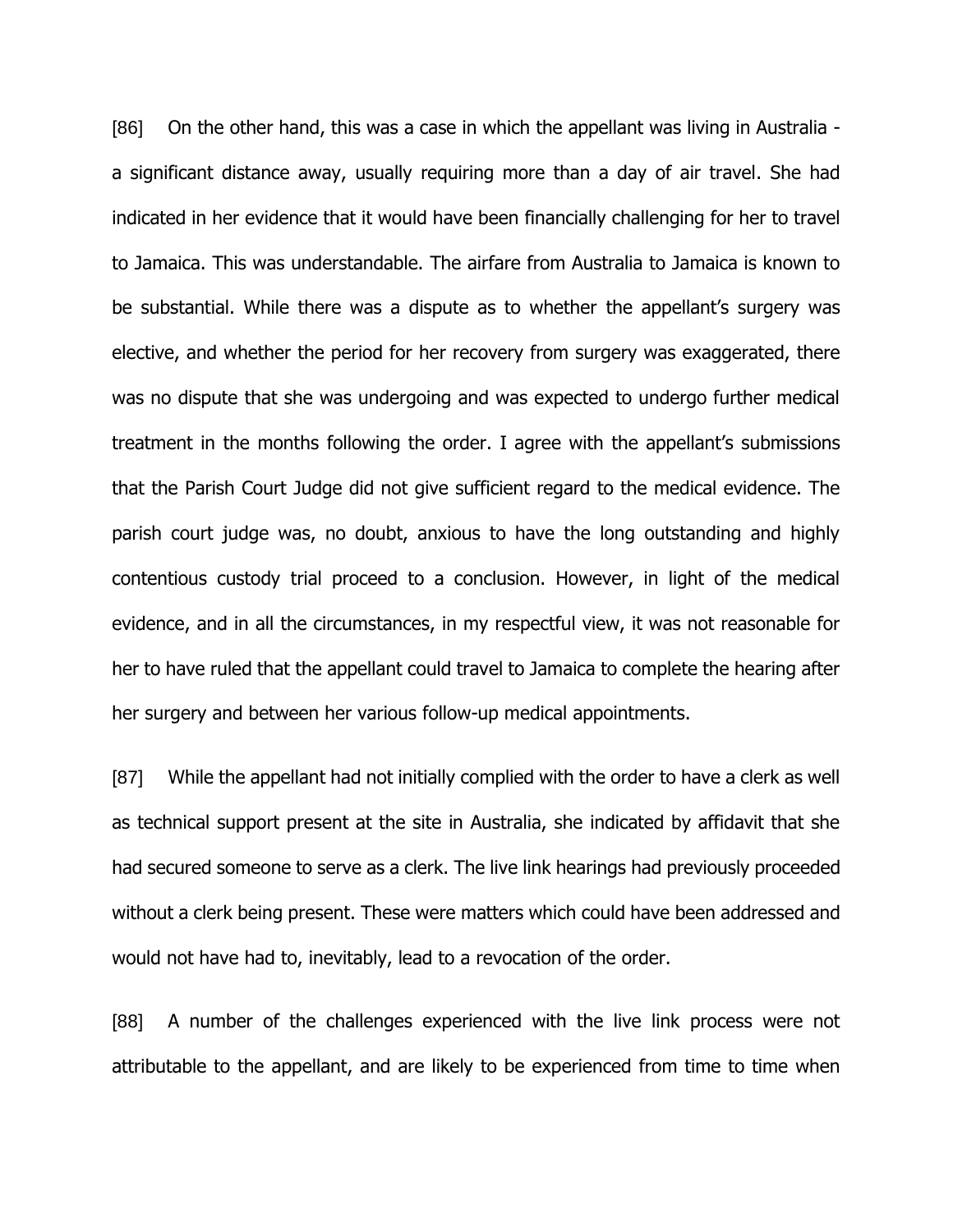reliance has to be placed on the internet and other technological procedures. In so far as there was a challenge when documents were being shown to the appellant in the course of cross-examination, this could have been addressed by, for example, providing her or the clerk with a bundle of the documents in question.

[89] I also agree with counsel for the appellant that, in arriving at a decision to revoke the order, the Parish Court Judge considered irrelevant factors such as:

- a. The fact that it was the respondent who was fully undertaking the child's maintenance with no contribution from the mother. This led the parish court judge to opine that it was not too much to ask the appellant to travel to Jamaica to complete her evidence;
- b. The fact that IC was born in Jamaica, with a father residing in Jamaica, and so, the appellant must have contemplated travel to Jamaica when she migrated to Australia, and
- c. The appellant did not deny having the financial ability to make at least one trip to Jamaica.

All of the above circumstances would have been obvious at the time when the order was made for the appellant's evidence to be taken by live link, and when the Parish Court Judge clearly decided that it was in the interests of the administration of justice to make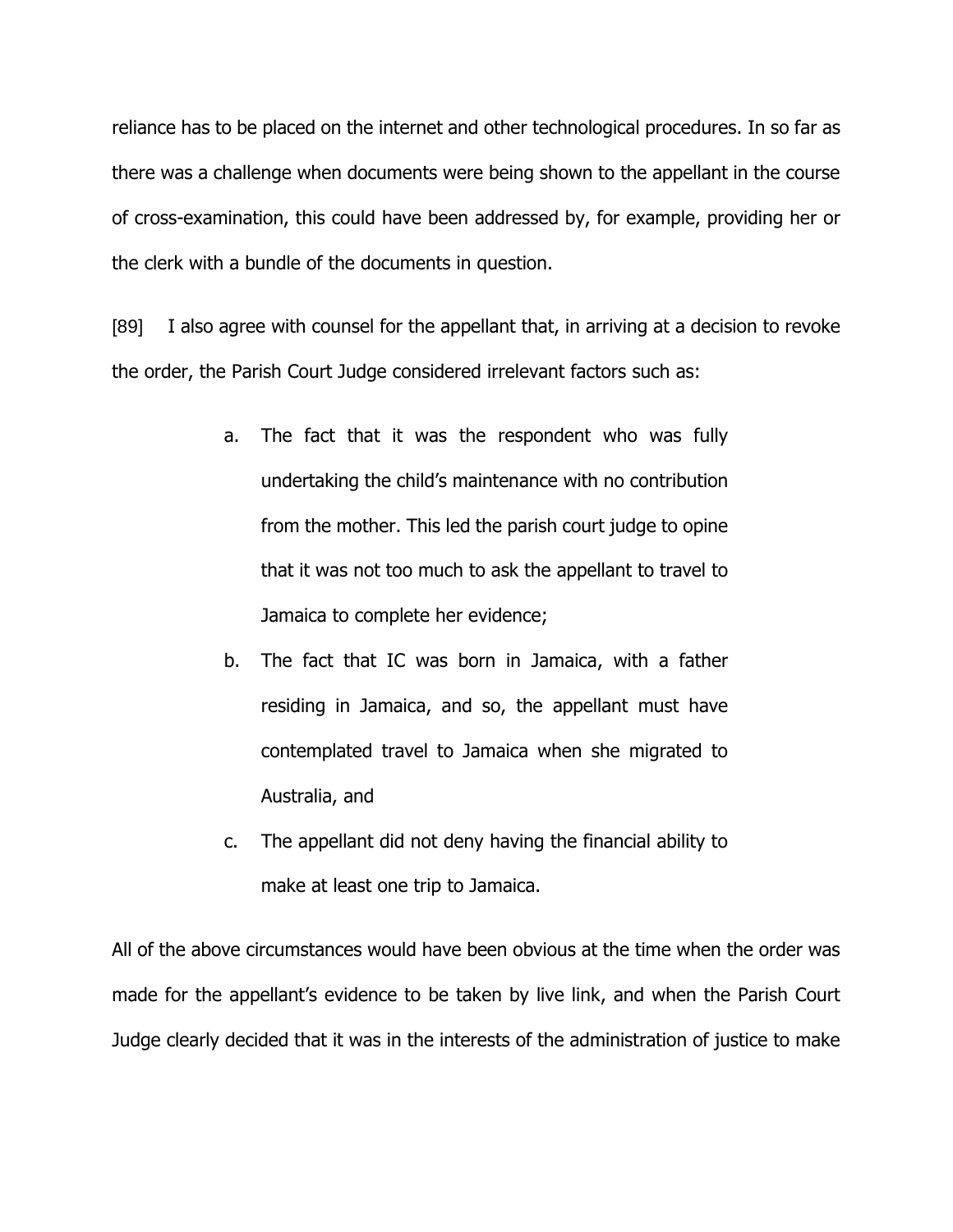that order. The same circumstances could not then be used as a reason to revoke the order.

[90] In all the circumstances it is my respectful view that the Parish Court Judge erred in law as she did not consider the criteria outlined in the legislation which would justify the revocation of the order. There was no proof of a material change in circumstances since the making of the order. In addition, the Parish Court Judge took into account irrelevant considerations in arriving at her decision. Furthermore, in my respectful view, no reasonable judge, in light of all the circumstances, would have concluded that it was in the interests of the administration of justice to revoke the order. It would have been more reasonable, and in the interests of the administration of justice, for further attempts to have been made by the court to, as best as possible, address the various challenges being experienced in the live link process so that the appellant could have continued to give her evidence while in Australia.

[91] In ground of appeal two the appellant challenged the conclusion of the Parish Court Judge that the clerk assisting the appellant in Australia had to be a Justice of the Peace or a Notary Public. Upon a review of the reasons given by the Parish Court Judge I have not seen such a conclusion. In any event, I do not believe that a determination of that issue was necessary for us to dispose of the appeal.

[92] In respect of ground of appeal three, the appellant had argued that it was open to the Parish Court Judge to have ordered the use of a combination of special measures or other means of live-link to facilitate the conclusion of the custody trial. There is nothing